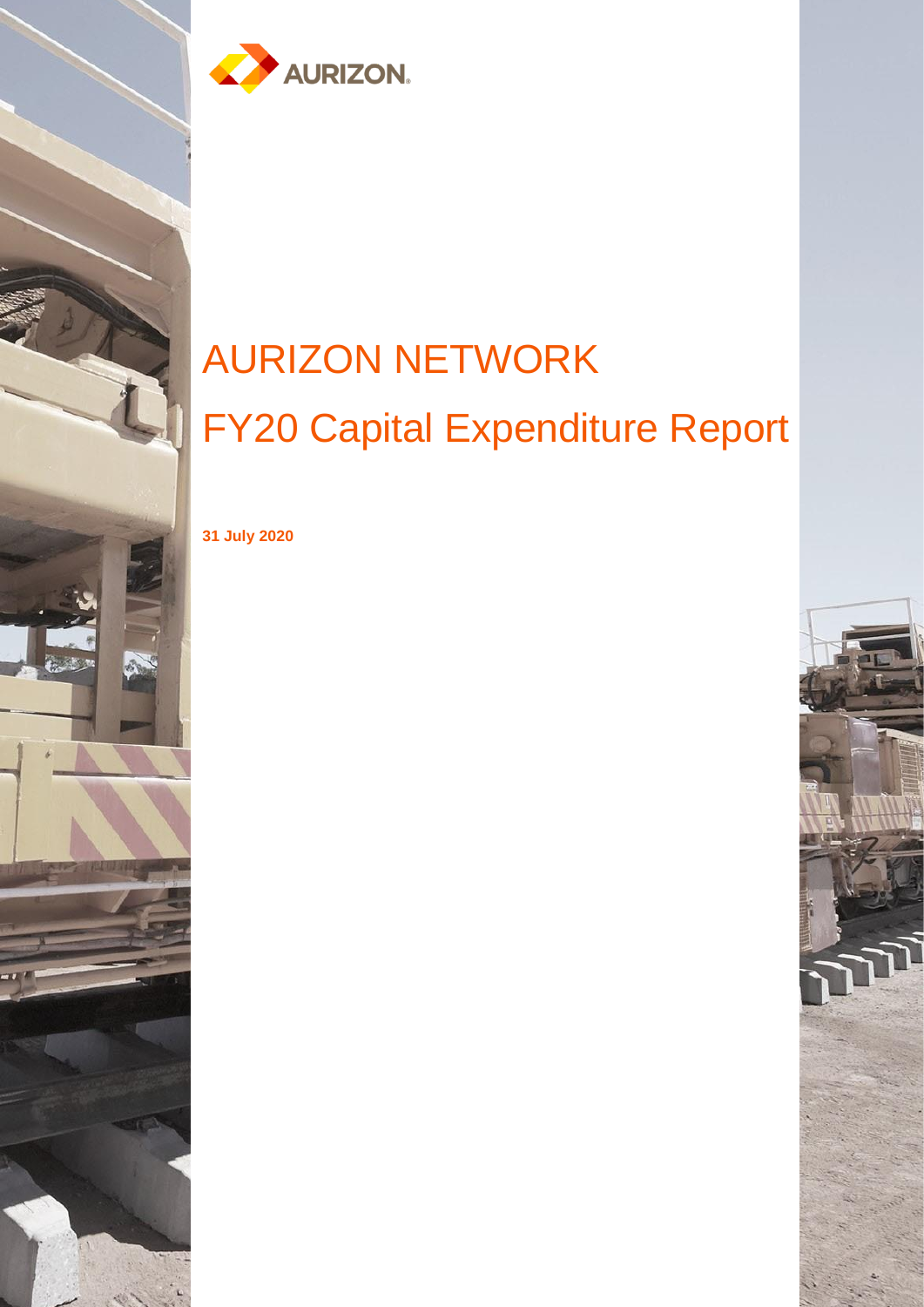# **Table of Contents**

| IV.00455 Package 1 & IV.00456 Package 2 - Control Systems Renewal 20 |  |
|----------------------------------------------------------------------|--|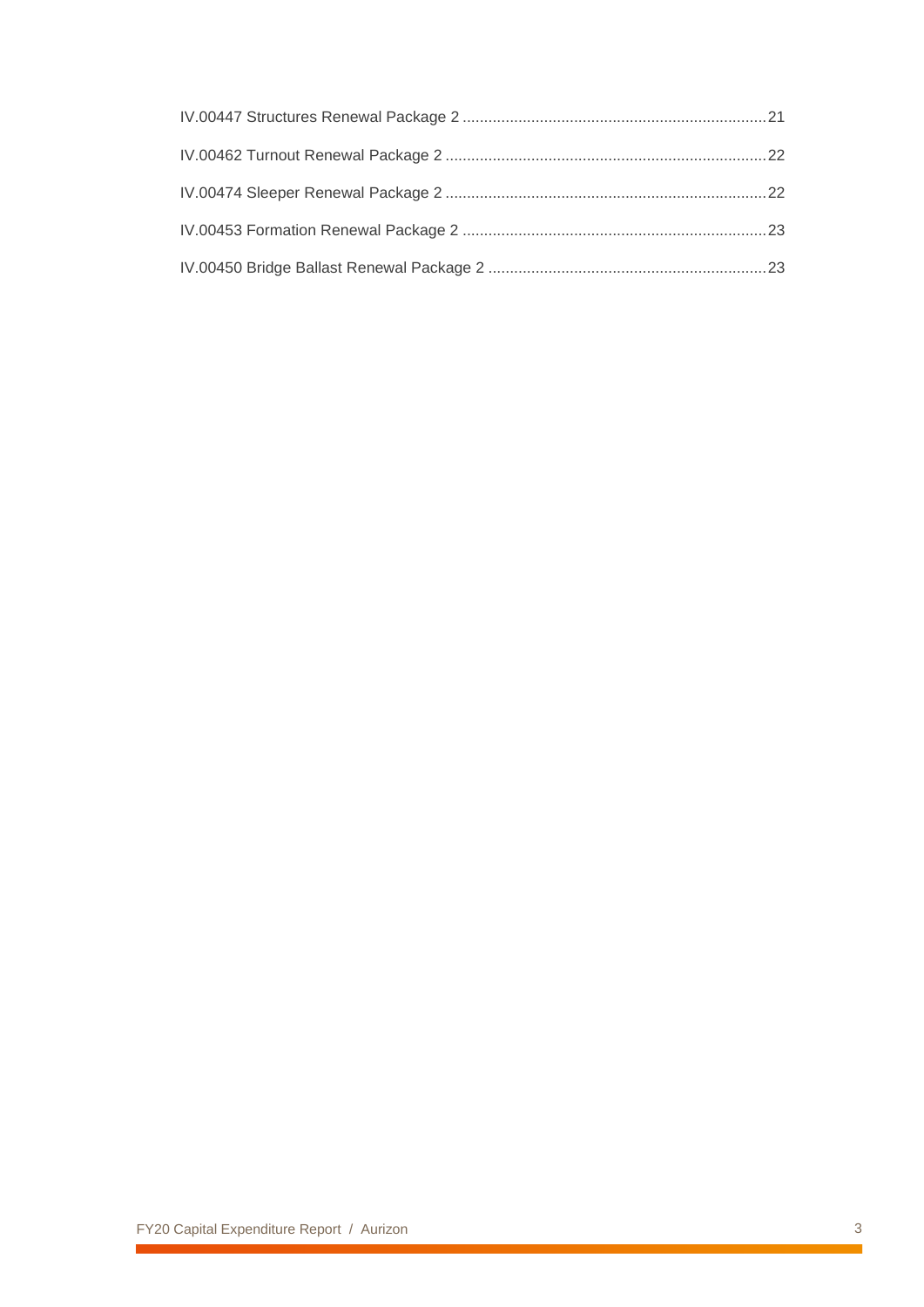# <span id="page-3-0"></span>**1.0 Executive Summary**

The Queensland Competition Authority (**QCA**) has approved a Regulatory Asset Base (**RAB**) for the Central Queensland Coal Network (**CQCN**). The 2017 Access Undertaking (**UT5**) outlines the process to seek QCA approval of any additions to the RAB. This approval process involves the annual assessment of Aurizon Network's Capital Expenditure submission in accordance with Schedule E of UT5.

In the financial year 1 July 2019 to 30 June 2020 (**FY20**), Aurizon Network commissioned capital projects representing a total investment of **\$236,195,183** excluding Interest During Construction (**IDC**), (**\$238,215,220** including IDC). This value encompasses **40** projects across the CQCN, details of which are outlined in *Appendix A: Capital Expenditure Project List*.

This report details Aurizon Network's submission for capital expenditure to be assessed and accepted by the QCA into the RAB in accordance with clause 2 of Schedule E of UT5.

The purpose of this submission is to provide evidence to support the QCA's assessment of whether the capital expenditure is prudent and efficient in accordance with clause 2 of Schedule E of UT5, and in particular, to provide clarity about the circumstances relevant at the time of making the decision to incur the capital expenditure.

# <span id="page-3-1"></span>**2.0 Delineating Between Capital and Operating Expenditure**

For the purposes of delineating between capital expenditure and operating expenditure, the criteria applied by Aurizon Network to define scope of works as capital expenditure is in accordance with Australian Accounting Standard AASB 116 Property, Plant and Equipment.

Those costs which have been categorised as capital expenditure for work commissioned in FY20 are contained within this submission for inclusion in the RAB. For the purpose of this claim, commissioned assets refer to assets that have been installed and were ready for use on or before 30 June 2020.

### <span id="page-3-2"></span>**3.0 Investment Framework**

Aurizon Network follows a rigorous approval process prior to the commitment of capital investments. This process is governed by the Aurizon Investment Framework (**Framework**). The purpose of the Framework is to facilitate sound investment decisions and to ensure that:

- $\triangleright$  Investments have a high degree of success;
- ➢ Investment decisions are made on a consistent basis;
- $\triangleright$  Capital is optimised; and
- $\triangleright$  Learnings from past investments are recorded and taken into consideration as part of Aurizon Network's commitment to continuous improvement.

The Framework is informed by the requirements of UT5 by promoting prudency and efficiency of scope, standard and cost for capital expenditure. *Figure 1* provides an overview of the capital investment stage gates that Aurizon Network utilises for its capital projects.

The structure of Aurizon Network's Framework provides a robust methodology for assessing the potential scope of projects presented for investment approvals and ensures the costs which are then committed to the projects are viable. This framework aids in the delivery of sufficient supporting evidence to determine the prudency and efficiency of the capital expenditure in accordance with clause 2 of Schedule E of UT5.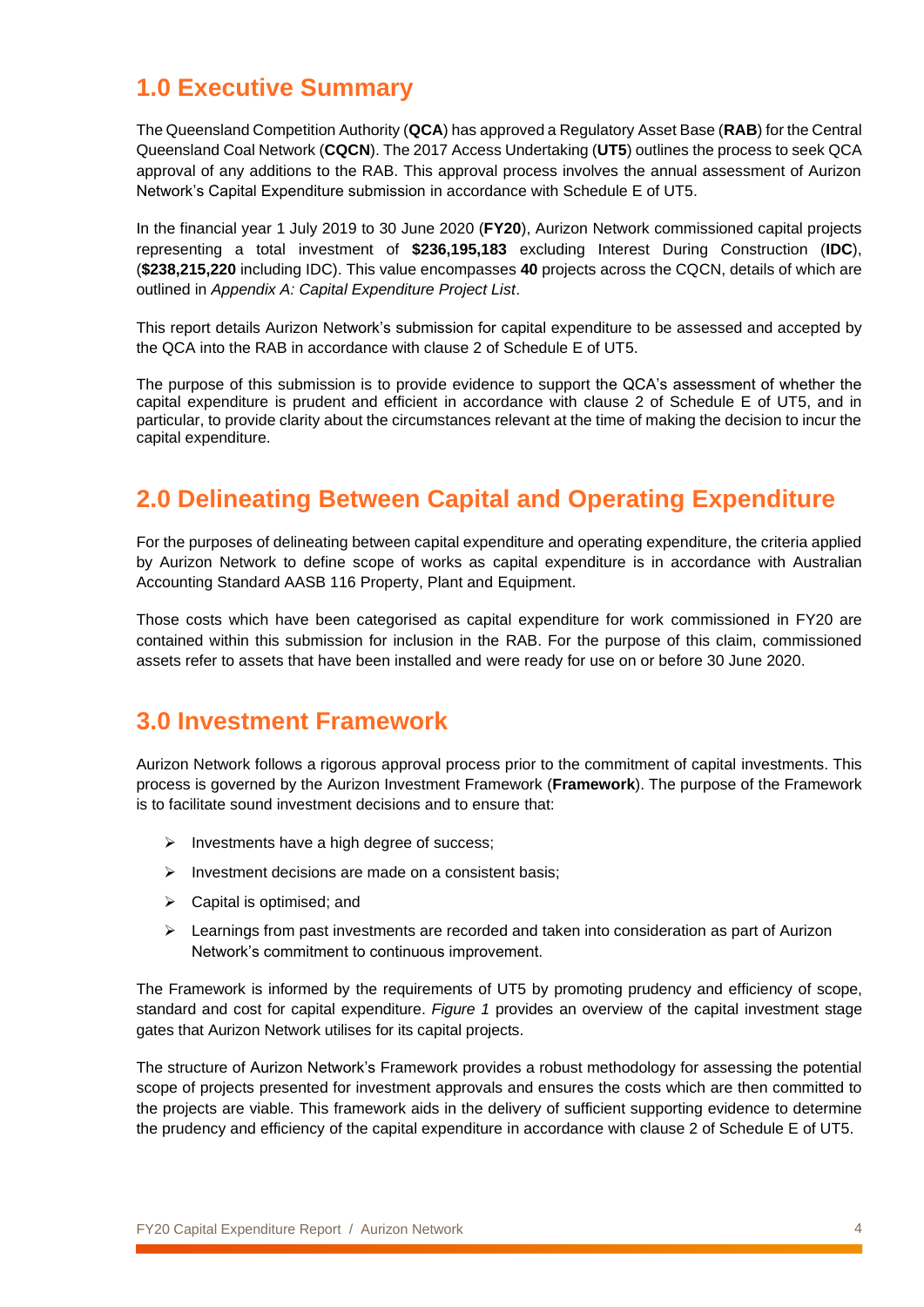#### **Figure 1. Capital Investment Stage Gates**

|                                      | <b>Selection</b>                                                                                                                                                    |                                                                                                                                                                                |                                                                                                                                            | Delivery                                                                                                                                                          |                                                                                                                              |
|--------------------------------------|---------------------------------------------------------------------------------------------------------------------------------------------------------------------|--------------------------------------------------------------------------------------------------------------------------------------------------------------------------------|--------------------------------------------------------------------------------------------------------------------------------------------|-------------------------------------------------------------------------------------------------------------------------------------------------------------------|------------------------------------------------------------------------------------------------------------------------------|
| <b>Stage</b>                         | <b>Concept</b>                                                                                                                                                      | <b>Prefeasibility</b><br>$\mathbf{2}$                                                                                                                                          | <b>Feasibility</b><br>3                                                                                                                    | <b>Execution</b><br>4<br>'n                                                                                                                                       | <b>Operation</b><br>5                                                                                                        |
| Gate                                 | Concept<br>approval                                                                                                                                                 | Prefeasibility<br>approval                                                                                                                                                     | Feasibility<br>approval                                                                                                                    | Readiness<br>for service                                                                                                                                          | Benefits<br>achieved                                                                                                         |
| <b>Capital committed</b>             |                                                                                                                                                                     |                                                                                                                                                                                |                                                                                                                                            | Periodic<br><b>Execution Review</b>                                                                                                                               |                                                                                                                              |
| <b>Objectives</b>                    | Identify<br>Test for strategic •<br>alignment and<br>benefits<br>ldentify potential •<br>customers<br>Identify risks<br>Estimate<br>likelihood of<br><b>SUCCeSS</b> | Select<br>Identify design<br>choices and select<br>optimal design<br>Develop detailed<br>customer<br>strategies<br>Quantify and<br>prioritise risks with<br>mitigating actions | Define<br>Conduct<br>- Detailed planning •<br>- Value/tech<br>engineering<br>Develop risk.<br>contracting and<br>procurement<br>strategies | Deliver<br>Procure<br>Build<br>Ramp up<br>Handover                                                                                                                | Operate<br>Assess<br>delivery<br>of business<br>outcomes<br>(financial,<br>technical, risk)<br>Capture<br>lessons<br>learned |
| <b>Key activities and</b><br>outputs | Strategic<br>business case<br>Qualitative risk<br>register<br>Draft project<br>charter                                                                              | Prefeasibility<br>study<br>Kev financials/<br>targets set<br>Quantified risk<br>register<br>High-level<br>execution plan                                                       | Feasibility study<br>Customer<br>commitments in<br>place (if<br>applicable)<br>Detailed risk<br>strategies<br>Detailed project<br>plan     | Tender<br>evaluation/<br>contract award<br>Tracking<br>(budget,<br>schedule.<br>targets)<br><b>Issues log</b><br>(gaps, risks)<br>Project<br>completion<br>report | Benefits report<br>$\bullet$<br>Catalogue<br>lessons learned<br>Assign actions<br>to address gaps                            |
| <b>Level of Base Estimate</b>        | $+/- 50%$                                                                                                                                                           | $+/- 25%$                                                                                                                                                                      | $+/- 10%$<br>٠                                                                                                                             |                                                                                                                                                                   |                                                                                                                              |

Typically, Aurizon Network's capital expenditure submissions contain projects that relate to three general project categories (**Discipline Types**). *Table 1* below provides an overview of these Discipline Types.

### **Table 1. Capital Project Discipline Types**

| <b>Discipline Type</b>                                                                                                                                                                                                                     | <b>Characteristics</b>                                                                                                                                                                                                                     |   | <b>Approval Process</b>                                                                                                                                                            |
|--------------------------------------------------------------------------------------------------------------------------------------------------------------------------------------------------------------------------------------------|--------------------------------------------------------------------------------------------------------------------------------------------------------------------------------------------------------------------------------------------|---|------------------------------------------------------------------------------------------------------------------------------------------------------------------------------------|
| <b>Sustaining - Includes projects</b><br>which relate to the renewal or<br>replacement of infrastructure<br>assets within specified disciplines.                                                                                           | Strategically aligned<br>$\, > \,$<br>Routine/cyclical<br>><br>Typically, non-discretionary i.e. to<br>comply with safety, regulatory<br>standards<br>Necessary to maintain existing<br>$\rm{>}$<br>operations and returns of the business |   | Because of the ongoing<br>and repeatable nature<br>of Sustaining capital<br>investments, a<br>simplified version of the<br>Capital Investment<br>Stage Gate process is<br>applied. |
| <b>Growth</b> - Includes projects that<br>add capacity to the existing<br>network through expansion or<br>augmentation.                                                                                                                    | > Strategically aligned<br>Increase network capacity<br>Typically, medium to long lead time to<br>execute and complete (> 12 months)                                                                                                       |   | Capital Investment<br>Stage Gate Process                                                                                                                                           |
| <b>Transformation - Includes</b><br>projects which do not fall within the<br>Sustaining or Growth categories,<br>and which often involve projects to<br>improve operational efficiency and<br>environmental or sustainability<br>programs. | > Strategically aligned<br>Typically drive incremental returns<br>$\geq$<br>and/or productivity improvement<br>Typically, medium to long lead time to<br>execute and complete $(> 12$ months)                                              | > | Capital Investment<br>Stage Gate Process                                                                                                                                           |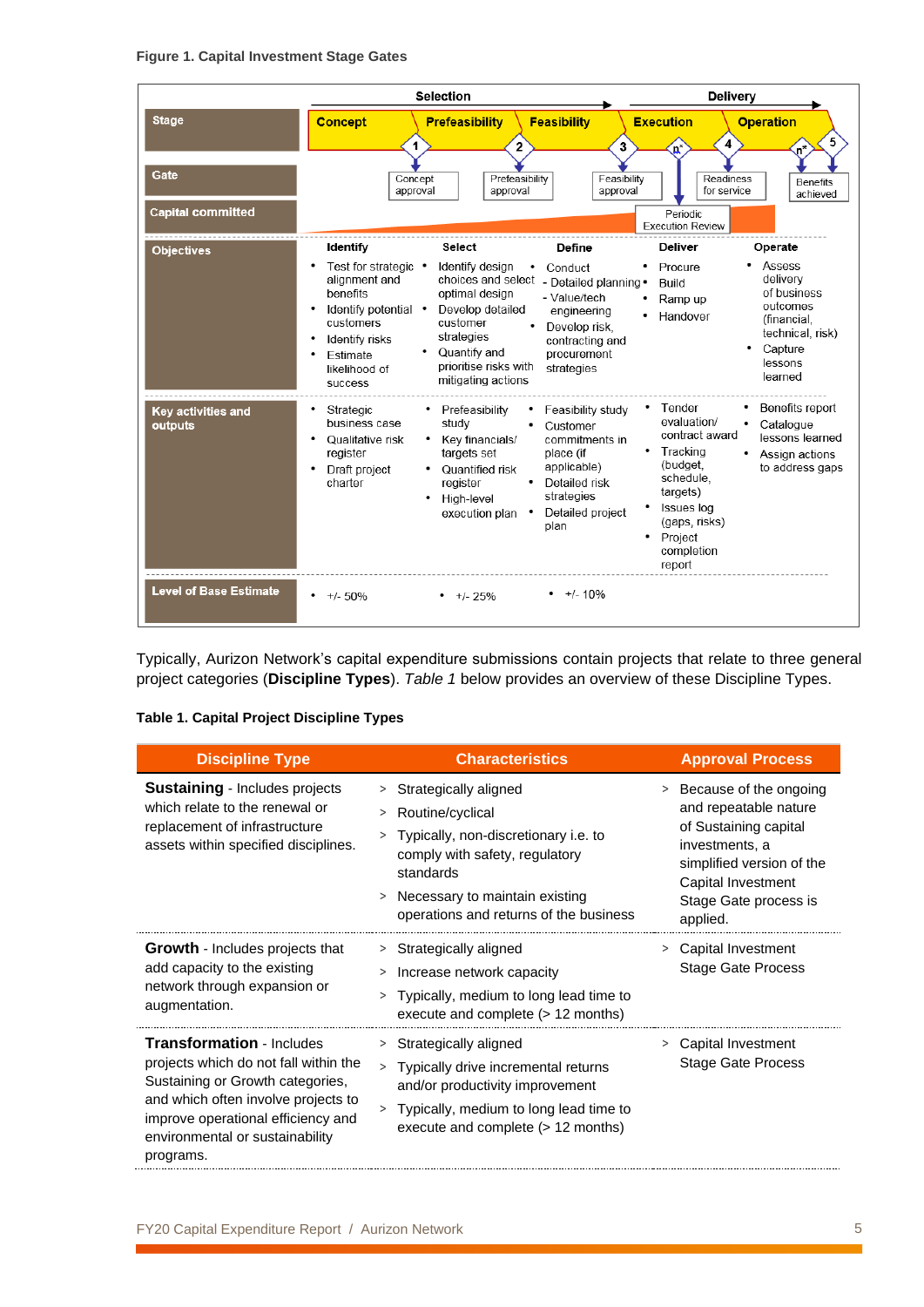For the FY20 capital claim, no Transformation or Growth capital investments were commissioned and accordingly all projects within this submission are defined as Sustaining capital investments.

### <span id="page-5-0"></span>3.1 Sustaining Capital Investments

Given Sustaining capital investments are typically ongoing, repeatable programs of work, a simplified version of the Capital Investment Stage Gate process is followed, subject to the project's value, level of risk and complexity.

In order to avoid unnecessary administrative complexity and to streamline the approval process, routine Sustaining capital investments which meet the feasibility stage objectives (as outlined in *Figure 1* above) are not required to go through the full Capital Investment Stage Gate process. Instead, they can proceed straight to the feasibility stage gate and a simplified Investment Approval Request (**IAR**) will be submitted to the Chief Financial Officer, Chief Executive Officer and the Aurizon Investment Committee (**AIC)** for annual review and endorsement. Although the IAR is simpler, it still provides for an appropriate review of the proposed scope, standard and cost. Sustaining capital investments that are not classified as routine follow the Capital Investment Stage Gate process and require a more detailed IAR.

In certain instances, smaller independently managed projects of an immaterial nature which may be unrelated may be combined within a single IAR for ease of administration.

# <span id="page-5-1"></span>3.2 Sustaining Program Approval

A program is a collection of capital investment projects managed in a coordinated way in order to optimise the achievement of the program's objectives and provide benefits not available from managing the projects individually. Where an investment project forms part of a larger program, the program of work for all the underlying projects is submitted together to:

- $\triangleright$  enable review and approval at the appropriate holistic level, rather than in separate pieces;
- ➢ create scale benefits; and
- $\triangleright$  allow investment optimisation to occur prior to external commitments being made.

### <span id="page-5-2"></span>3.3 Multi-Year Sustaining Project / Program Approval

Certain Sustaining capital projects/programs benefit from better supply chain management, logistic planning and efficiency in execution when scoped as a multi-year project/program. An example would be the Structures Renewal program whereby a better rate may be negotiated with suppliers with the provision of a long-term order. For each year of the project/program, updated forecasts of cashflows are provided and submitted annually for approval in line with the Framework.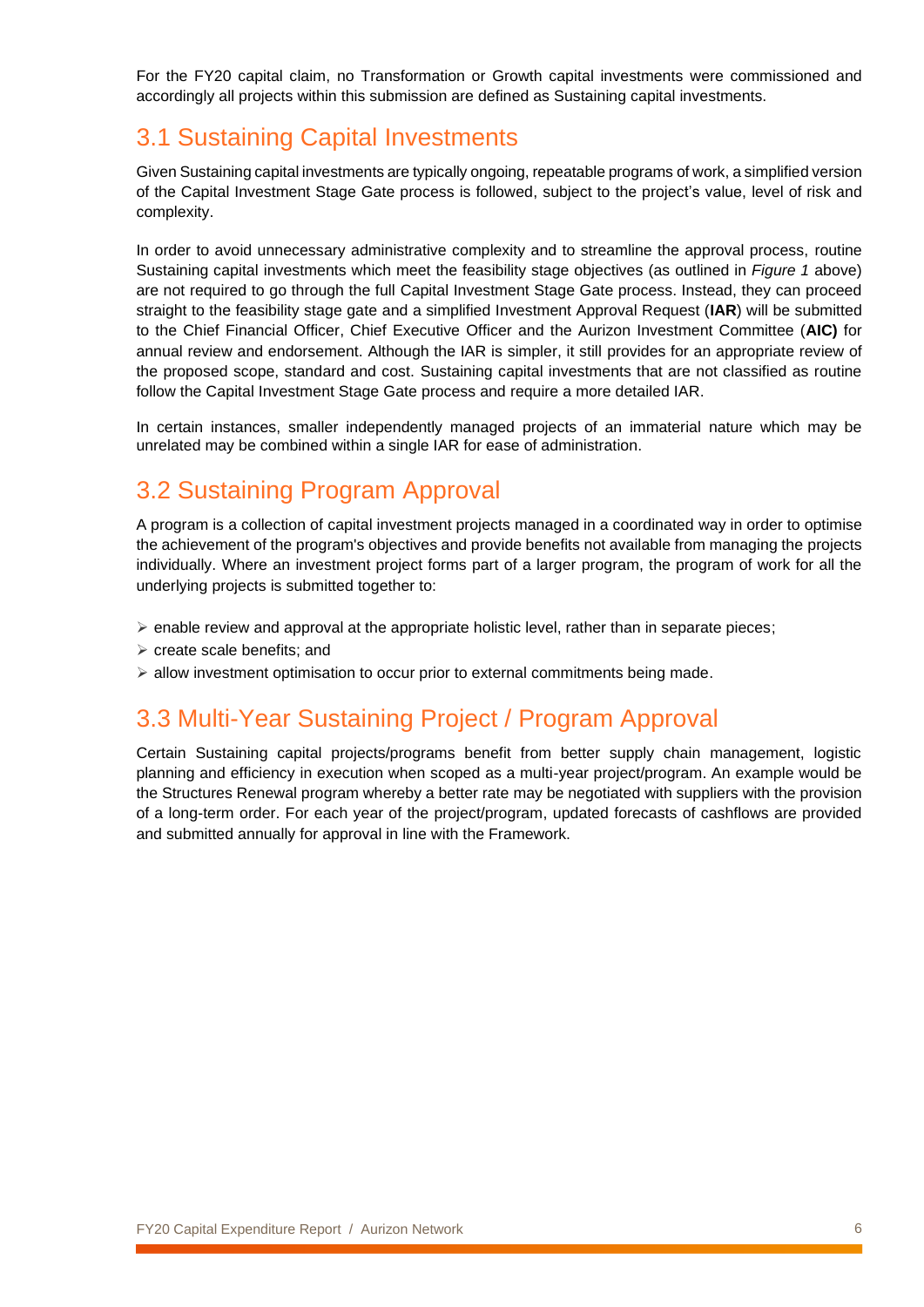### <span id="page-6-0"></span>**4.0 Regulatory Framework**

Aurizon Network may provide the QCA with details of capital expenditure that Aurizon Network considers should be included in the RAB with sufficient supporting evidence to determine the prudency and efficiency of the capital expenditure in accordance with clause 2 of Schedule E of UT5.

The QCA must approve capital expenditure for inclusion into the RAB if that capital expenditure is for the prudent and efficient value of the assets that are used or intended to be used by Aurizon Network to provide the service taken to be declared under section 250(1)(a) of the Queensland Competition Authority Act 1997, namely *"the use of a coal system for providing transportation by rail".*

In determining the prudency and efficiency of capital expenditure, the QCA must have regard to the following:

| <b>SCOPE</b>                                                                                                         | <b>STANDARD</b>                                                                                                                                                                                                                                                   | <b>COST</b>                                                                                                                                                                                                                                                                                    |
|----------------------------------------------------------------------------------------------------------------------|-------------------------------------------------------------------------------------------------------------------------------------------------------------------------------------------------------------------------------------------------------------------|------------------------------------------------------------------------------------------------------------------------------------------------------------------------------------------------------------------------------------------------------------------------------------------------|
| • Scope of works for the project,<br>including whether the<br>requirement for the works is<br>prudent and efficient. | • Standard of works, including<br>whether the standard could be<br>expected to deliver the<br>requirements for that project<br>without it being overdesigned or<br>likely to deliver a capital works<br>project which is beyond the<br>requirements of its scope. | • Cost of that project are prudent<br>and efficient, having regard to<br>the scope and standard of work<br>undertaken or to be undertaken<br>for the project, which must<br>include having regard, where<br>relevant, to a list of factors for<br>each element of scope,<br>standard and cost. |

The QCA must assess, in accordance with clause 2.2(b) of Schedule E of UT5, whether the capital expenditure is prudent and efficient and in doing so, must consider only the circumstances relevant at the time of making the decision to incur the capital expenditure (or in relation to assessing prudency of costs, at the time when the costs were incurred, or the capital expenditure project was undertaken, as applicable).

The FY20 Capital Expenditure Report provides the QCA with the details of capital expenditure that Aurizon Network considers should be included in the RAB in accordance with clause 2 of Schedule E of UT5.

Details of key supporting documentation available to support the prudency and efficiency in accordance with clause 2 of Schedule E of UT5 are outlined in *Section 5.0 Prudency and Efficiency*.

# <span id="page-6-1"></span>**5.0 Prudency and Efficiency**

This report demonstrates that Aurizon Network has sought to construct new infrastructure and undertake renewal works using existing rail standards developed by Aurizon Network or applicable Australian or industry standards.

*Appendix A: Capital Expenditure Project List* sets out the details for each of the FY20 capital expenditure projects. Supporting documentation is available for all 40 projects to demonstrate that the scope, standard and cost are prudent and efficient.

For each of the top 10 projects within this submission, Aurizon Network has provided 5 key documents in support of the capital expenditure claimed. For all other projects, Aurizon Network has provided a copy of the IAR. Aurizon Network requests that the QCA nor their appointed consultant publish these documents without the prior written consent of Aurizon Network.

The 5 key documents are as follows: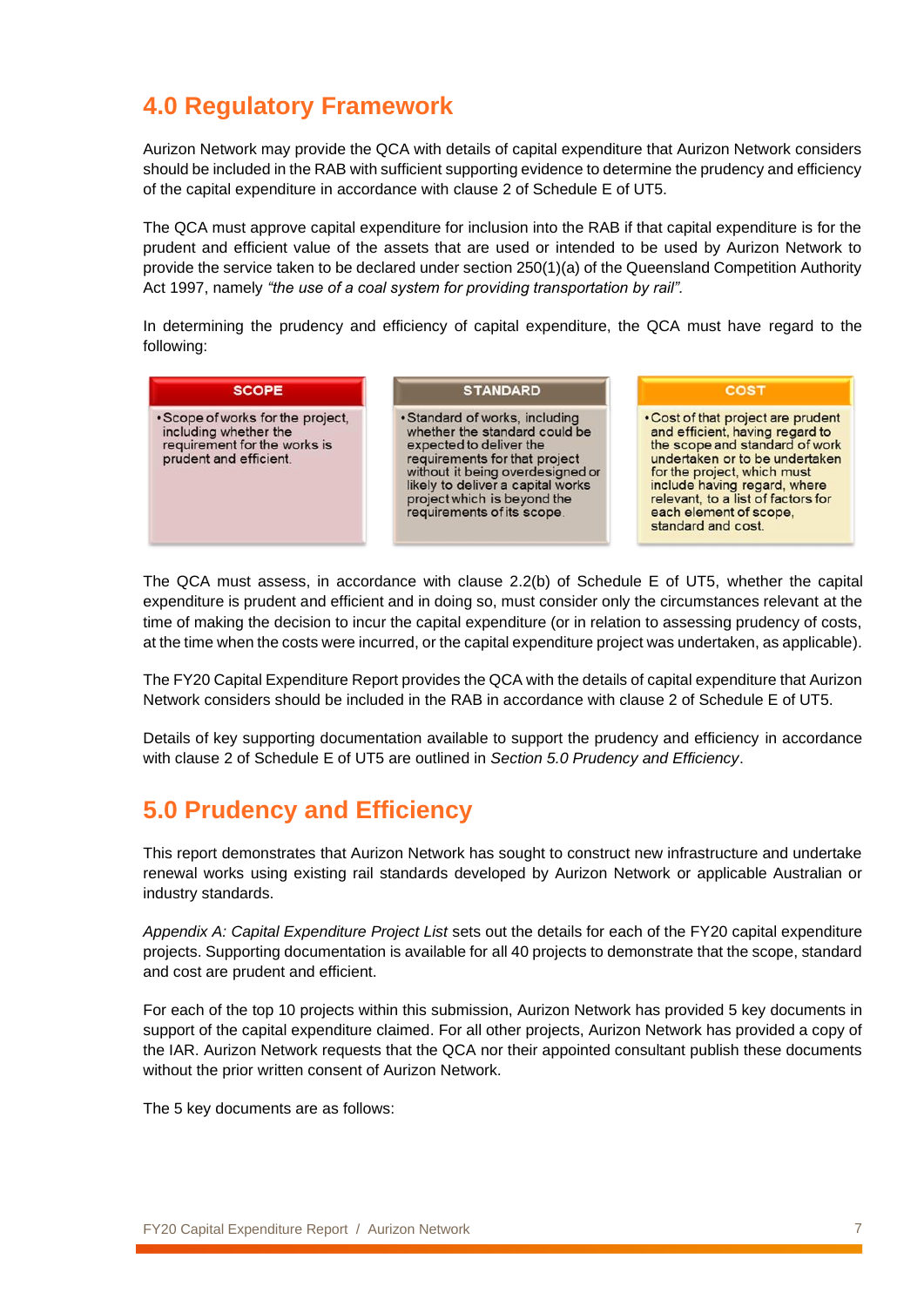

Further information can be provided to the QCA and/or their consultant, if required, via a Request for Information (**RFI**).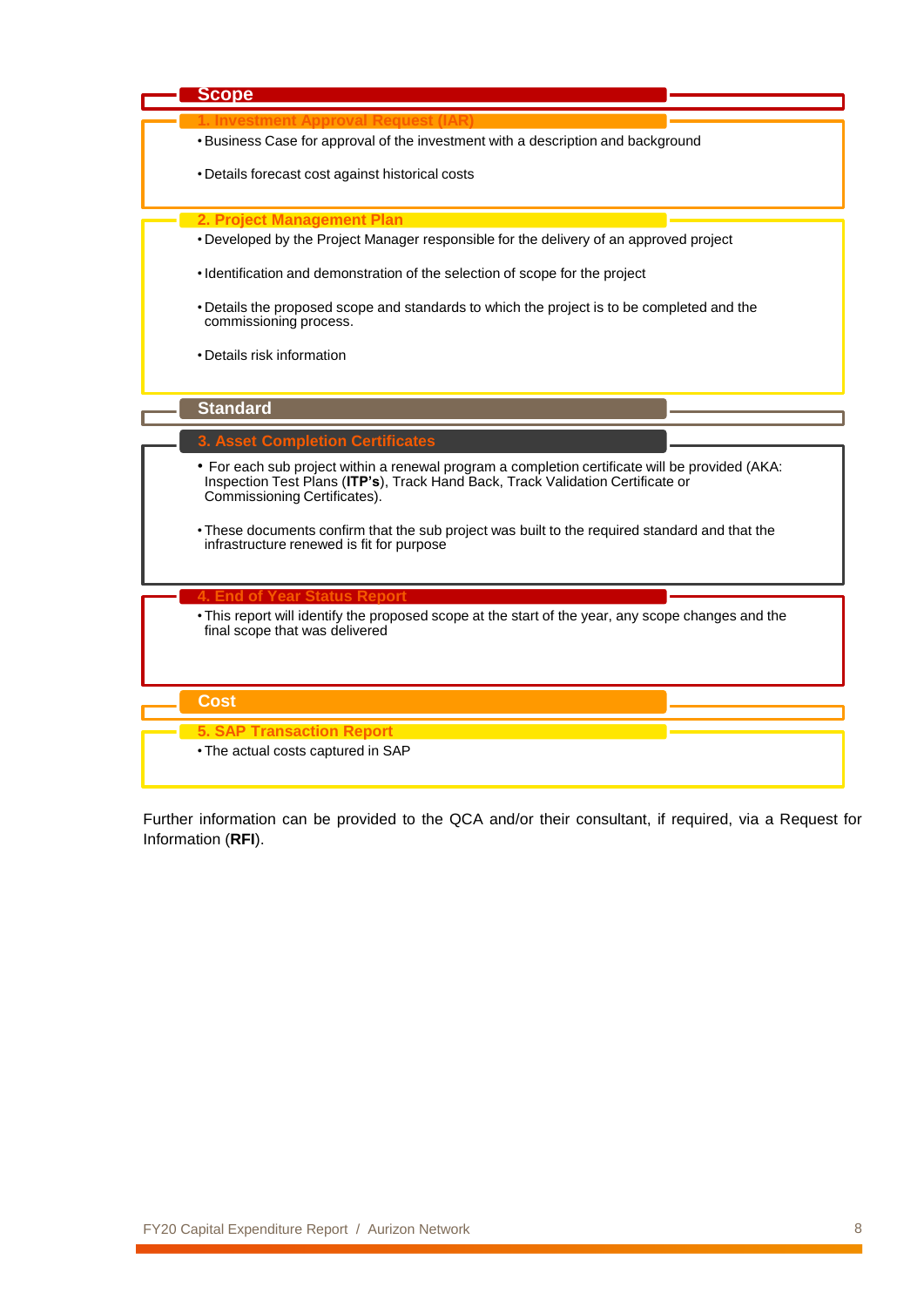# <span id="page-8-0"></span>**6.0 Additional Information Available**

### <span id="page-8-1"></span>6.1 Asset Management Plans

In determining the prudency and efficiency of Aurizon Network's capital expenditure, the QCA is required to have regard to the age and condition of existing assets and any Asset Management Plan which has been accepted by the QCA in accordance with clause 3 of Schedule E of UT5. Aurizon Network's Asset Maintenance and Sustaining Renewal Policy (**Policy**) was provided to the QCA as part of its UT5 investigation, which ultimately resulted in an approved Capital Indicator. The Policy clearly documents defined assumptions that sit behind plans for managing assets throughout the CQCN.

Aurizon Network's asset management documentation, including Condition Assessments and Prioritisation Models, further support the prudency and efficiency of the FY20 capital expenditure in accordance with clauses  $2.2(b)(i)(D)$ ,  $2.2(b)(ii)(D)$  and  $2.2(b)(ii)(D)$  of Schedule E of UT5, where applicable.

### <span id="page-8-2"></span>6.2 Standards, Specifications and Policies

The QCA is required to have regard to the standard of works for the project, where relevant to Aurizon Network's design standards and relevant Australian design and construction standards, as detailed in clauses 2.2(b)(ii)(C) and (E) of Schedule E of UT5. In support of the QCA's decision, Aurizon Network's suite of standards, specifications and policies are available. This includes Aurizon Network's design standards arising from the Safety Management System.

The requirements contained in these documents are based on the relevant Australian Standard(s) and Aurizon Network's technical knowledge and experience. Any additional or non-standard requirements are outlined in project documentation such as Project Management Plans.

Aurizon Network's project completion processes include Project Commissioning Certificates (or similar) and Project Completion Reports to record that the specified standards were implemented. Where relevant, these are further supported by as-built drawings and quality management documentation including, Inspection and Test Plans, Track Validation Certifications, Practical Completion Certificates and photographs of completed works.

Further, these documents support Aurizon Network in meeting its legislative and tenure requirements, including those relating to rail safety, workplace health, safety and environmental requirements as required by clause 2.2(b)(i)(G) of Schedule E of UT5. In relation to this requirement, Aurizon Network has a fully integrated Safety, Health and Environment Management (**SHEM**) system that supports the management of incidents, hazards, near misses and safety interactions. This system and related documentation also support Aurizon Network's compliance with Laws and the requirements of Authorities, as required by clauses  $2.2(b)(ii)(F)$  and  $2.2(b)(iii)(E)(3)$  of Schedule E of UT5.

### <span id="page-8-3"></span>6.3 Interest During Construction (IDC)

The financing charges incurred by Aurizon Network during the creation of assets are capitalised into the RAB. Generally, this interest is capitalised where;

- $\triangleright$  expenditure has commenced on the capital project;
- $\triangleright$  the assets being delivered or renewed under the project are for Aurizon Network's use, and not for resale;
- $\triangleright$  there has been continuous construction or work on the project over the period (such that significant delays in construction, if any, are excluded); and
- $\triangleright$  there are actual financing costs in place with Aurizon Network's funding providers.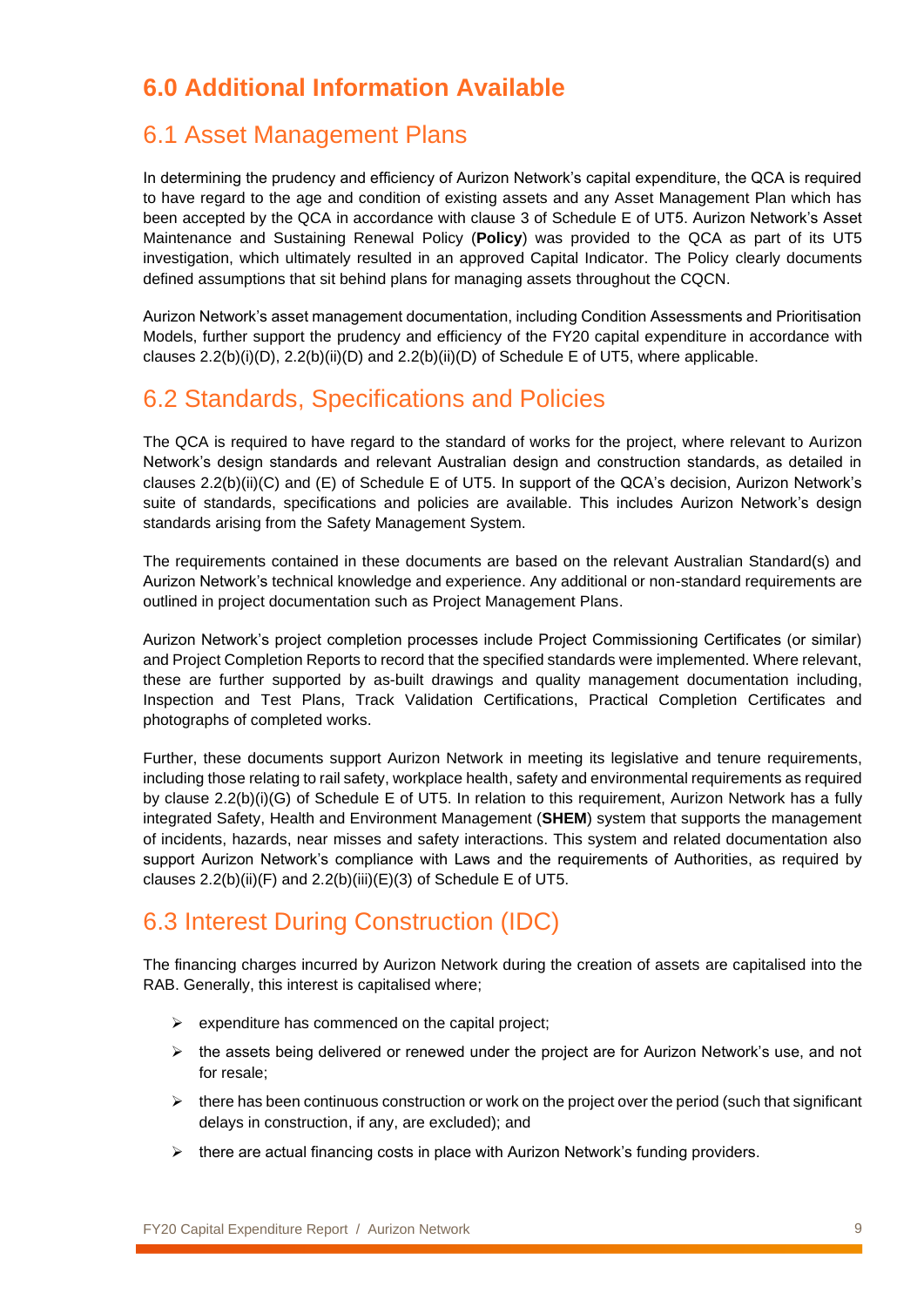### <span id="page-9-0"></span>6.4 IDC Calculation Method

Aurizon Network's approach to calculating IDC is consistent with the methodology that has been approved by the QCA since 2010.

The regulatory model assumes that all capital expenditure is included in the RAB in the middle of the relevant financial year. IDC is therefore calculated up to and including the mid-point of the year in which the project was commissioned. For capital expenditure commissioned in FY20, the mid-point is 31 December 2019.

IDC is calculated using an S-curve methodology, whereby monthly cash flow values are multiplied by the applicable interest rate. The monthly cash flows for each project are extracted from Aurizon Network's financial accounting system (**SAP**). The applicable interest rate is the weighted average cost of capital (**WACC**) for the relevant year within the regulatory period.

Aurizon Network notes that the Report Date did not trigger during FY20 which ultimately means that Aurizon Network's WACC for the year remains at 5.9%. For the avoidance of doubt, Aurizon Network has applied the WACC of 5.9% for all IDC calculations within the FY20 Capital Expenditure Report.

# <span id="page-9-1"></span>**7.0 Capital Project Discipline Types**

As detailed in *Section 3.0 Investment Framework* all projects within this FY20 submission are classified as Sustaining capital investments. This includes projects which relate to the renewal or replacement of infrastructure assets within specified disciplines. These disciplines include civil, control systems and electrical.

In order to provide the safe and reliable operation of the CQCN, Aurizon Network undertakes the renewal of the assets used to deliver contractual obligations to access holders. Capital renewal projects are capital investment works that replace or upgrade life-expired infrastructure. Items are identified for renewal based on age, wear, condition and/or obsolescence. Given the extent of these works, they are generally undertaken and reported by project disciplines.

# <span id="page-9-2"></span>**8.0 Capital Project Asset Types**

### <span id="page-9-3"></span>8.1 Civil

Civil projects include those relating to rail formation, ballast, sleepers, rail, turnouts and structures. The details of these asset types are set out in *Table 2* below**.**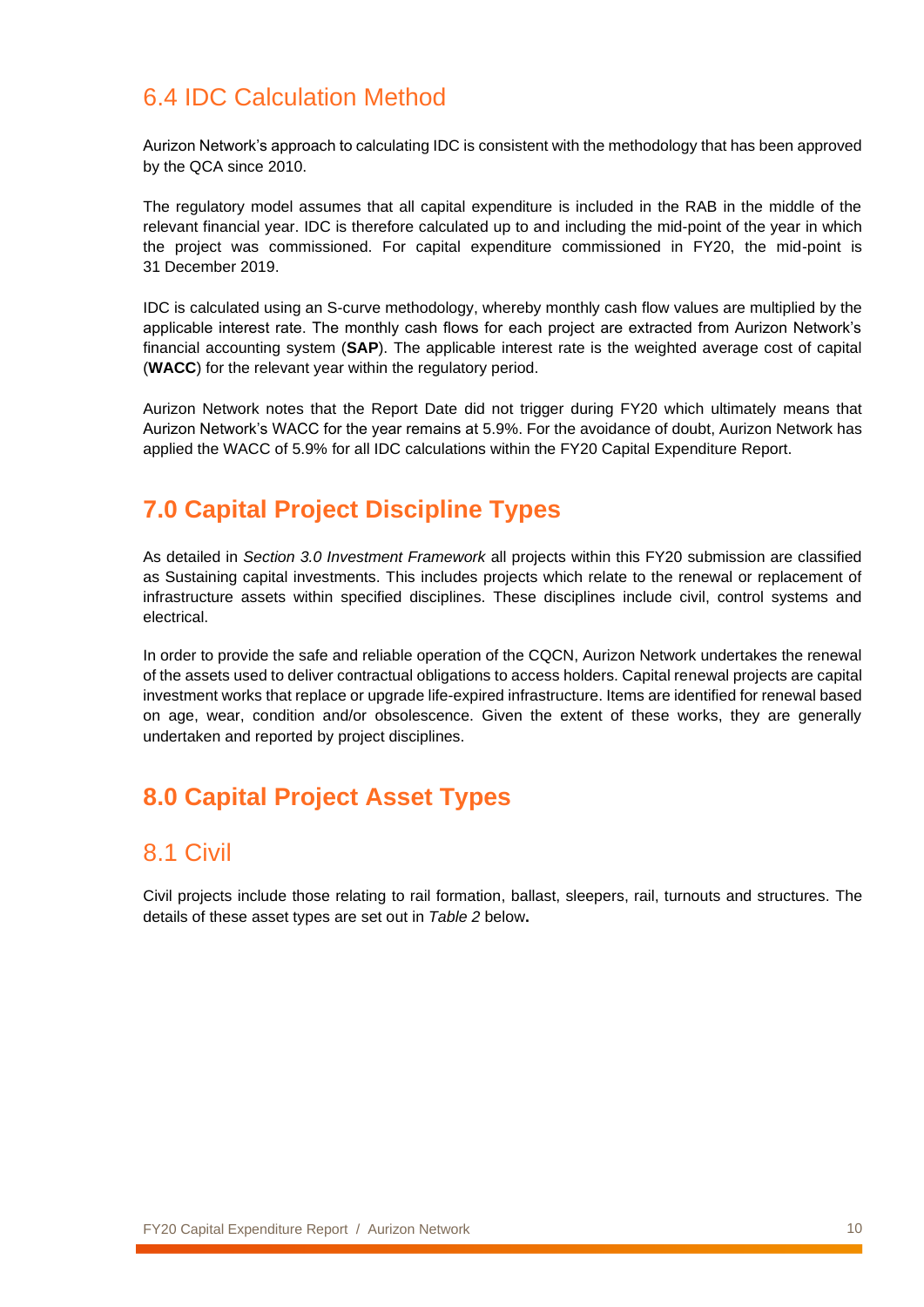#### **Table 2. Civil Projects by Asset Type**

| <b>Asset Type</b>           | <b>Description</b>                                                                                                                                                                       | <b>Capital Expenditure</b><br>(excluding IDC) |
|-----------------------------|------------------------------------------------------------------------------------------------------------------------------------------------------------------------------------------|-----------------------------------------------|
| Rail                        | Renewal of end of life rail                                                                                                                                                              | 26,477,731                                    |
| <b>Track</b>                | A combination of assets types in works, including ballast,<br>sleepers and rail replacement                                                                                              | 40,570,908                                    |
| <b>Sleepers</b>             | Renewal of end of life sleepers, upgrade of timber to concrete<br>sleepers, and upgrade of sleeper fasteners                                                                             | 9,691,199                                     |
| <b>Structures</b>           | Replacement of culverts and concrete drains                                                                                                                                              | 17,302,943                                    |
| <b>Formation</b>            | Sub-formation and capping layer                                                                                                                                                          | 10,841,539                                    |
| <b>Ballast Undercutting</b> | Mechanised ballast undercutting activities                                                                                                                                               | 64,267,242                                    |
| <b>Bridge Ballast</b>       | Bridge ballast renewal                                                                                                                                                                   | 6,913,896                                     |
| <b>Turnouts</b>             | Turnouts and turnout components                                                                                                                                                          | 10,696,893                                    |
| <b>Corridor Access</b>      | Projects within the Corridor discipline include those which<br>impact on assets within the rail corridor, such as access points,<br>access roads and corridor security including fencing | 2,280,007                                     |
| Total                       |                                                                                                                                                                                          | \$189,042,358                                 |

### <span id="page-10-0"></span>8.2 Control Systems

Control Systems projects include those relating to the assets that communicate with the Universal Traffic Control (**UTC**) system which allows train movements, identifies train locations, operates rail points, and activates level crossing protections. These systems are also required to monitor and protect below-rail assets from risk of derailment or infrastructure damage from rollingstock defects. Control Systems projects also includes telecommunications projects, relating to assets providing the data linkages between field equipment and network control, enabling Aurion Network to manage safe train operations.

The details of these asset types are set out in *Table 3* below.

#### **Table 3. Control Systems Projects by Asset Type**

| <b>Asset Type</b>       | <b>Description</b>                                                                                         | <b>Capital Expenditure</b><br>(excluding IDC) |
|-------------------------|------------------------------------------------------------------------------------------------------------|-----------------------------------------------|
| <b>Network Controls</b> | Provides Network Control systems, digital and microwave<br>radio systems and information technology system | 28,494,513                                    |
| <b>Level Crossings</b>  | Road and rail interfaces and protection systems                                                            | 4.886.909                                     |
| Total                   |                                                                                                            | \$33,381,421                                  |

### <span id="page-10-1"></span>8.3 Electrical

Electrical projects cover works associated with all elements of the supply and distribution of electricity for the utilisation of electric traction in the Blackwater and Goonyella Systems. The details of these projects by asset types are set out in *Table 4* below.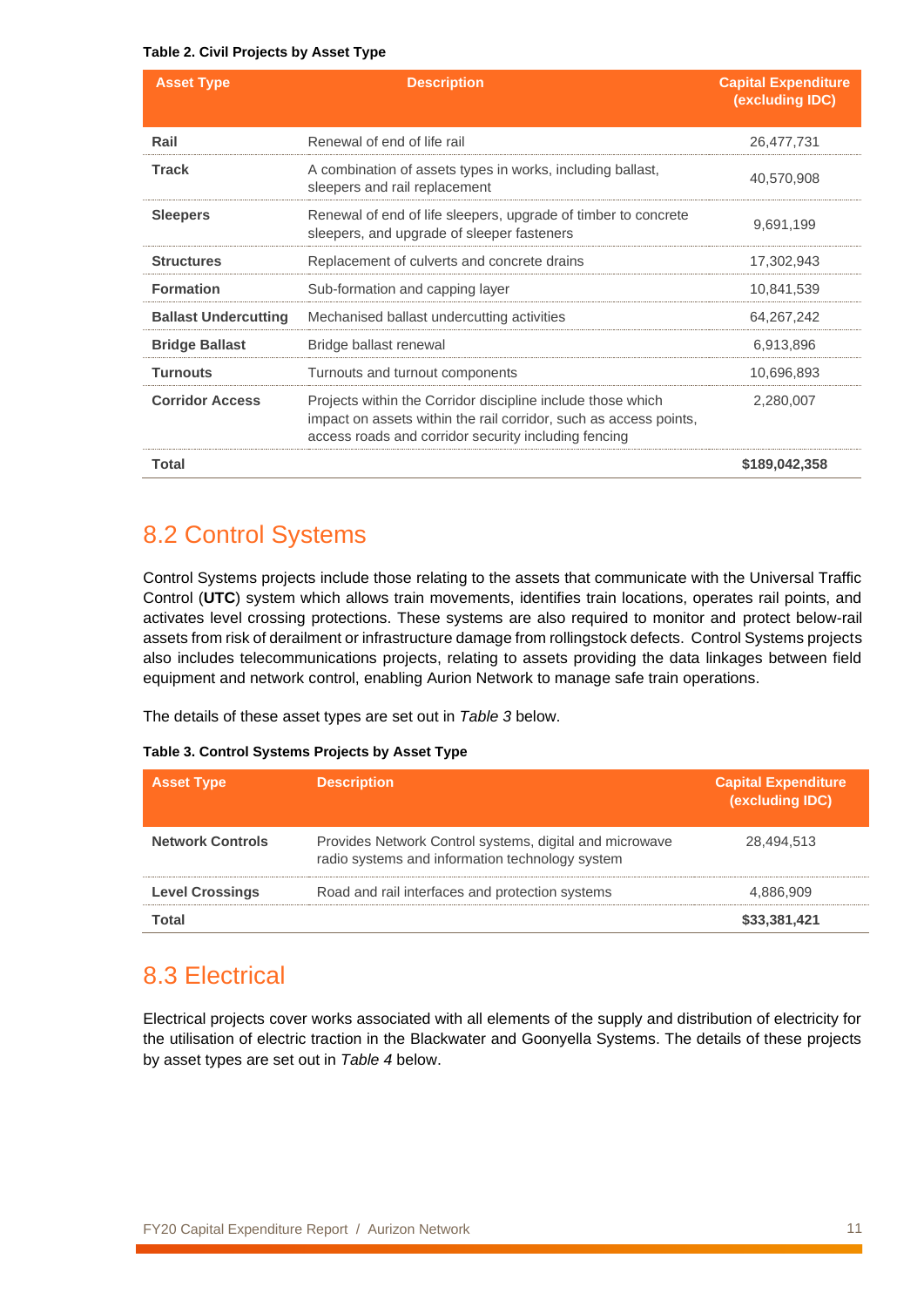#### **Table 4. Electrical Projects by Asset Type**

| <b>Asset Type</b>    | <b>Description</b>                                                        | <b>Capital Expenditure</b><br>(excluding IDC) |
|----------------------|---------------------------------------------------------------------------|-----------------------------------------------|
| <b>Power Systems</b> | Provides feeder stations, track section cabins and supply<br>transformers | 7,827,163                                     |
| <b>Electrical</b>    | Provides masts and wires of the distribution system                       | 5.944.241                                     |
| Total                |                                                                           | \$13,771,404                                  |

## <span id="page-11-0"></span>**9.0 FY20 Top 10 Projects by value**

Given the nature of the expenditure included in this submission, Aurizon Network has elected to provide a detailed summary in *Appendix B* for each of the top 10 projects listed below in *Table 5.*

|  | Table 5. Summary of Top 10 Projects |  |  |  |
|--|-------------------------------------|--|--|--|
|--|-------------------------------------|--|--|--|

| <b>Project Number</b> | <b>Project Name</b>                 | <b>Project Type</b> | <b>Capital Expenditure</b><br>(excluding IDC) |
|-----------------------|-------------------------------------|---------------------|-----------------------------------------------|
| <b>IV.00605</b>       | FY20 Ballast Renewal Program        | Sustaining          | 63,901,439                                    |
| <b>IV.00477</b>       | Track Renewal Package 2             | Sustaining          | 32,154,636                                    |
| <b>IV.00426</b>       | Rail Renewal Program Package 2      | Sustaining          | 25,763,731                                    |
| <b>IV.00447</b>       | <b>Structures Renewal Package 2</b> | Sustaining          | 15,103,232                                    |
| <b>IV.00456</b>       | Control Systems Renewal Package 2   | Sustaining          | 14,542,832                                    |
| <b>IV.00455</b>       | Control Systems Renewal Package 1   | Sustaining          | 12,340,378                                    |
| <b>IV.00462</b>       | Turnout Renewal Package 2           | Sustaining          | 10,418,498                                    |
| <b>IV.00453</b>       | Formation Renewal Package 2         | Sustaining          | 10,347,278                                    |
| <b>IV.00474</b>       | Sleeper Renewal Package 2           | Sustaining          | 9,691,199                                     |
| <b>IV.00450</b>       | Bridge Ballast Renewal Package 2    | Sustaining          | 6,633,982                                     |
| <b>Total</b>          |                                     |                     | \$200,897,205                                 |

### <span id="page-11-1"></span>**10.0 FY20 Other Projects**

The remaining projects, outside of the top 10, appear across various categories and in some instances include post-commissioning expenditure. These projects are considered other projects for the purpose of this report, and hence are dealt with by way of summary.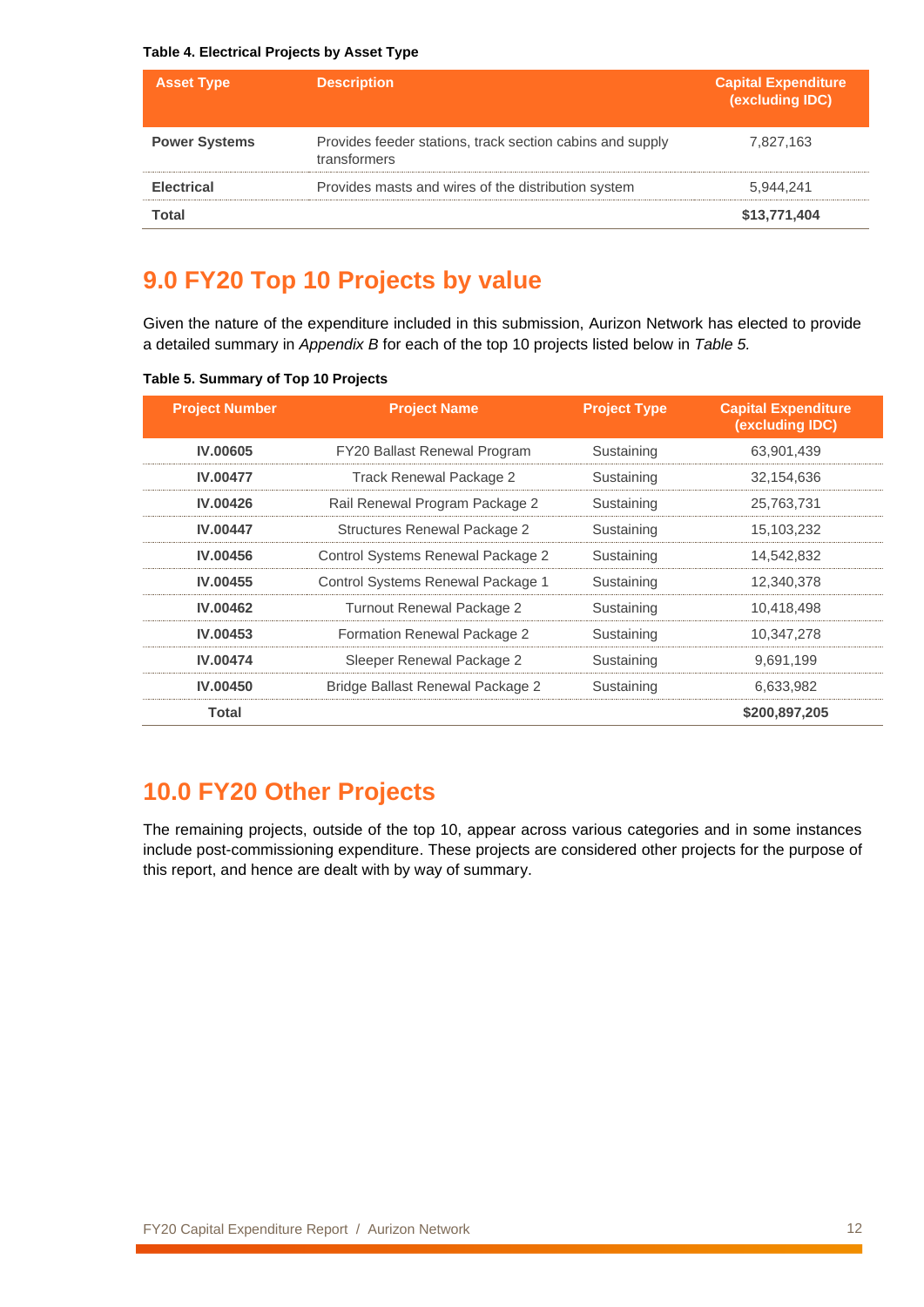### <span id="page-12-0"></span>**11.0 Projects with Prior Year Approvals**

As detailed in *Section 3.3* several projects have been delivered as multi-year projects and as a result several projects in this Report have had claims in prior years approved by the QCA and included in the RAB.

Many projects have assets which are commissioned on a continuing basis, rather than a single commissioning point at the completion of the project. This is especially relevant for civil assets, where a project will often include multiple unrelated sites. Each of these sites will be commissioned as the works are performed.

The capital investments that have been approved by the QCA and included in the RAB have already been assessed against the regulatory framework (i.e. prudency of scope, standard and cost). These projects have already been deemed prudent in terms of scope and standard in prior years' capital expenditure submissions.

The details of the relevant projects subject to this submission for which Aurizon Network has had claims in prior years approved by the QCA and included in the RAB are detailed in *Table 6* below.

| <b>Project Number</b> | <b>Project Name</b>                    | <b>Prior QCA</b><br><b>Approved</b><br><b>Expenditure</b> | <b>Capital</b><br><b>Expenditure</b><br>(excluding IDC) |
|-----------------------|----------------------------------------|-----------------------------------------------------------|---------------------------------------------------------|
| IV.00517              | FY19 Ballast Renewal Program           | 61,326,978                                                | 365,803                                                 |
| IV.00049              | Radio System Replacement               | 26,960,992                                                | 627,449                                                 |
| IV.00425              | Rail Renewal Program Package 1         | 26,572,373                                                | 714,001                                                 |
| IV.00329              | <b>Structures Renewal FY18</b>         | 15,981,132                                                | 17,550                                                  |
| <b>IV.00446</b>       | Structures Renewal Package 1           | 15,465,451                                                | 2,182,160                                               |
| <b>IV.00476</b>       | Track Renewal Package 1                | 15,193,594                                                | 96,555                                                  |
| <b>IV.00461</b>       | Turnout Renewal Package 1              | 14,053,345                                                | 278,395                                                 |
| IV.00452              | Formation Renewal Package 1            | 9,851,560                                                 | 494,261                                                 |
| <b>IV.00449</b>       | Bridge Ballast Renewal Package 1       | 8,509,462                                                 | 279,914                                                 |
| <b>IV.00347</b>       | Package 2 FY18 Control Systems Renewal | 8,035,389                                                 | 827,602                                                 |
| A.04313               | Gauge Face Lubrication Asset Renewal   | 7,078,519                                                 | 148,314                                                 |
| IV.00455              | Control Systems Renewal Package 1      | 6,875,112                                                 | 12,340,378                                              |
| <b>IV.00458</b>       | Level Crossing Renewal Package 1       | 4,048,374                                                 | 39,364                                                  |
| IV.00283              | <b>Traction SCADA System</b>           | 2,890,632                                                 | 19,500                                                  |
| <b>IV.00004</b>       | <b>Traction Fault Locator Renewal</b>  | 2,867,005                                                 | 28,107                                                  |
| <b>IV.00470</b>       | <b>Corridor Security Package 1</b>     | 1,381,137                                                 | 1,690,267                                               |
| IV.00555              | FY19 Minerva Infrastructure Upgrade    | 1,379,635                                                 | 21,025                                                  |
| <b>IV.00376</b>       | <b>FY18 Access Points</b>              | 843,497                                                   | 1,105                                                   |
| <b>IV.00503</b>       | Power Systems Renewal Package 1        | 835,307                                                   | 4,956,864                                               |
| <b>IV.00467</b>       | Access Roads Package 1                 | 478,621                                                   | 5,221                                                   |
| <b>Total</b>          |                                        | \$230,628,112                                             | \$25,133,835                                            |

#### **Table 6. Projects with Prior Year Approvals**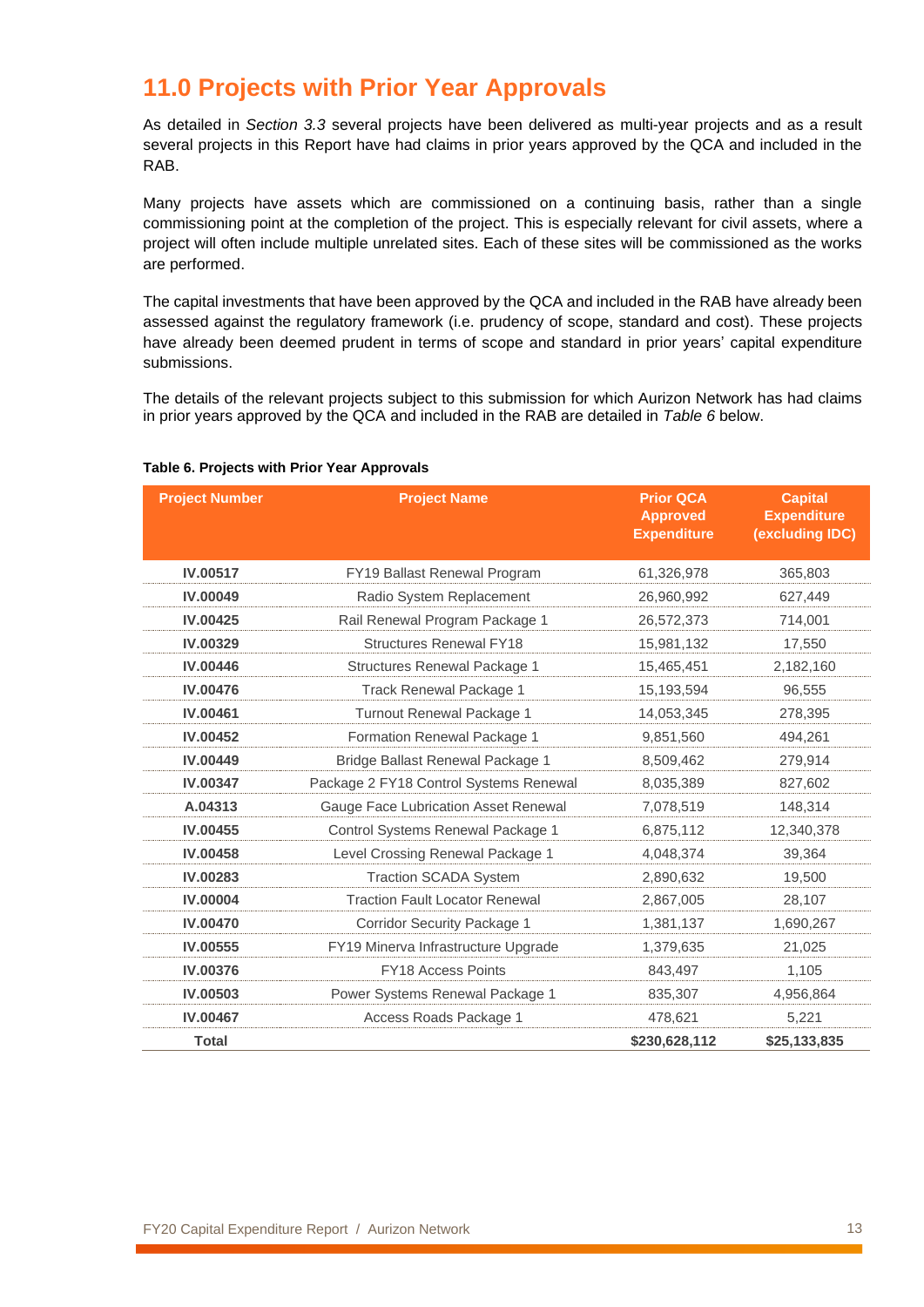### <span id="page-13-0"></span>**12.0 Conclusion**

Aurizon Network is seeking the QCA's approval to include FY20 Capital Expenditure in the RAB, in accordance with clause 2 of Schedule E of UT5. This report provides the QCA with details of this capital expenditure which amounts to **\$236,195,183** (excluding IDC of **\$2,020,037**) for a total of **\$238,215,220** including IDC.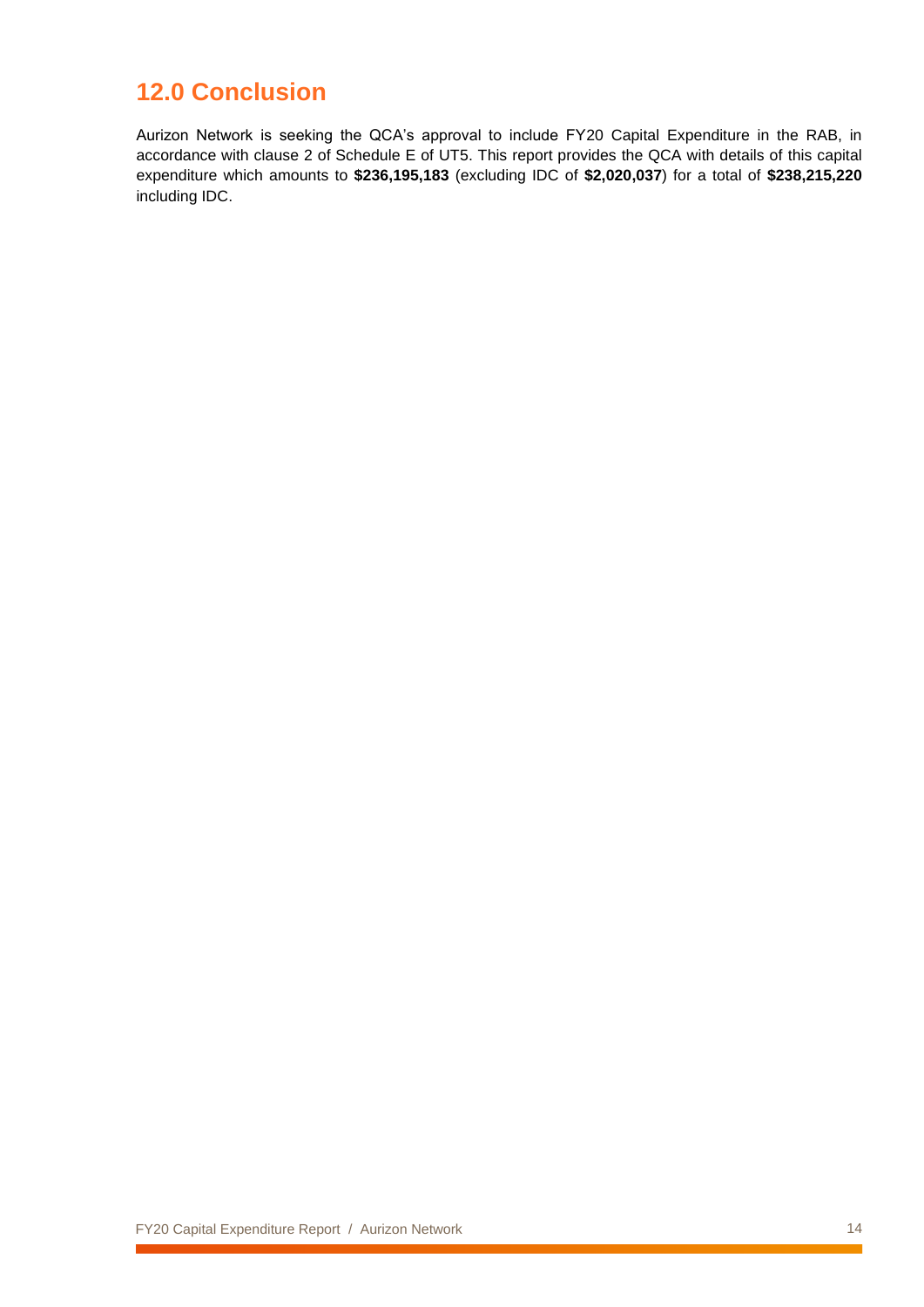<span id="page-14-0"></span>

| <b>Project Name</b>                    | <b>Project Type</b> | <b>Project</b><br><b>Discipline</b> | <b>Asset Type</b>       | <b>System</b>      | <b>Claimable</b><br><b>Expenditure</b><br>(pre-escalation) |
|----------------------------------------|---------------------|-------------------------------------|-------------------------|--------------------|------------------------------------------------------------|
| FY20 Ballast Renewal Program           | Sustaining          | Civil                               | Track                   | <b>System Wide</b> | 63,901,439                                                 |
| <b>Track Renewal Package 2</b>         | Sustaining          | Civil                               | Track                   | System Wide        | 32,154,636                                                 |
| Rail Renewal Program Package 2         | Sustaining          | Civil                               | Rail                    | System Wide        | 25,763,731                                                 |
| <b>Structures Renewal Package 2</b>    | Sustaining          | Civil                               | <b>Structures</b>       | System Wide        | 15,103,232                                                 |
| Control Systems Renewal Package 2      | Sustaining          | <b>Systems</b>                      | <b>Network Controls</b> | System Wide        | 14,542,832                                                 |
| Control Systems Renewal Package 1      | Sustaining          | <b>Systems</b>                      | <b>Network Controls</b> | System Wide        | 12,340,378                                                 |
| <b>Turnout Renewal Package 2</b>       | Sustaining          | Civil                               | Turnouts                | System Wide        | 10,418,498                                                 |
| Formation Renewal Package 2            | Sustaining          | Civil                               | Formation               | System Wide        | 10,347,278                                                 |
| Sleeper Renewal Package 2              | Sustaining          | Civil                               | Sleepers                | System Wide        | 9,691,199                                                  |
| Bridge Ballast Renewal Package 2       | Sustaining          | Civil                               | <b>Ballast</b>          | System Wide        | 6,633,982                                                  |
| Power Systems Renewal Package 1        | Sustaining          | <b>Systems</b>                      | <b>Power Systems</b>    | System Wide        | 4,956,864                                                  |
| Level Crossing Renewal Package 2       | Sustaining          | <b>Systems</b>                      | <b>Level Crossings</b>  | System Wide        | 4,847,545                                                  |
| Electrical Overhead Renewal Package 1  | Sustaining          | Electrical                          | Electrical              | System Wide        | 4,545,732                                                  |
| FY19/20 Gregory Infrastructure Upgrade | Sustaining          | Civil                               | Track                   | <b>Blackwater</b>  | 2,972,464                                                  |
| FY19 Kestrel Infrastructure Upgrade    | Sustaining          | Civil                               | Track                   | <b>Blackwater</b>  | 2,944,844                                                  |
| Power Systems Renewal Package 2        | Sustaining          | <b>Systems</b>                      | <b>Power Systems</b>    | System Wide        | 2,870,298                                                  |
| <b>Structures Renewal Package 1</b>    | Sustaining          | Civil                               | <b>Structures</b>       | System Wide        | 2,182,160                                                  |
| <b>Corridor Security Package 1</b>     | Sustaining          | Corridor                            | <b>Corridor Access</b>  | System Wide        | 1,690,267                                                  |
| Electrical Overhead Renewal Package 2  | Sustaining          | Electrical                          | Electrical              | System Wide        | 1,350,902                                                  |
| <b>Track Renewal Package 3</b>         | Sustaining          | Civil                               | Track                   | <b>System Wide</b> | 1,230,623                                                  |
| <b>Rail Lubrication FY20</b>           | Sustaining          | Civil                               | Track                   | <b>System Wide</b> | 1,002,447                                                  |
| Package 2 FY18 Control Systems Renewal | Sustaining          | <b>Systems</b>                      | <b>Network Controls</b> | System Wide        | 827,602                                                    |
| Rail Renewal Program Package 1         | Sustaining          | Civil                               | Rail                    | <b>System Wide</b> | 714,001                                                    |
| Radio System Replacement               | Sustaining          | <b>Systems</b>                      | <b>Network Controls</b> | System Wide        | 627,449                                                    |
| Formation Renewal Package 1            | Sustaining          | Civil                               | Formation               | <b>System Wide</b> | 494,261                                                    |
| Access Roads Package 2                 | Sustaining          | Corridor                            | <b>Corridor Access</b>  | System Wide        | 458,148                                                    |
| FY19 Ballast Renewal Program           | Sustaining          | Civil                               | <b>Track</b>            | System Wide        | 365,803                                                    |
| Bridge Ballast Renewal Package 1       | Sustaining          | Civil                               | <b>Ballast</b>          | System Wide        | 279,914                                                    |
|                                        |                     |                                     |                         |                    |                                                            |

# **Appendix A: Capital Expenditure Project List**

FY20 Capital Expenditure Report / Aurizon Network 15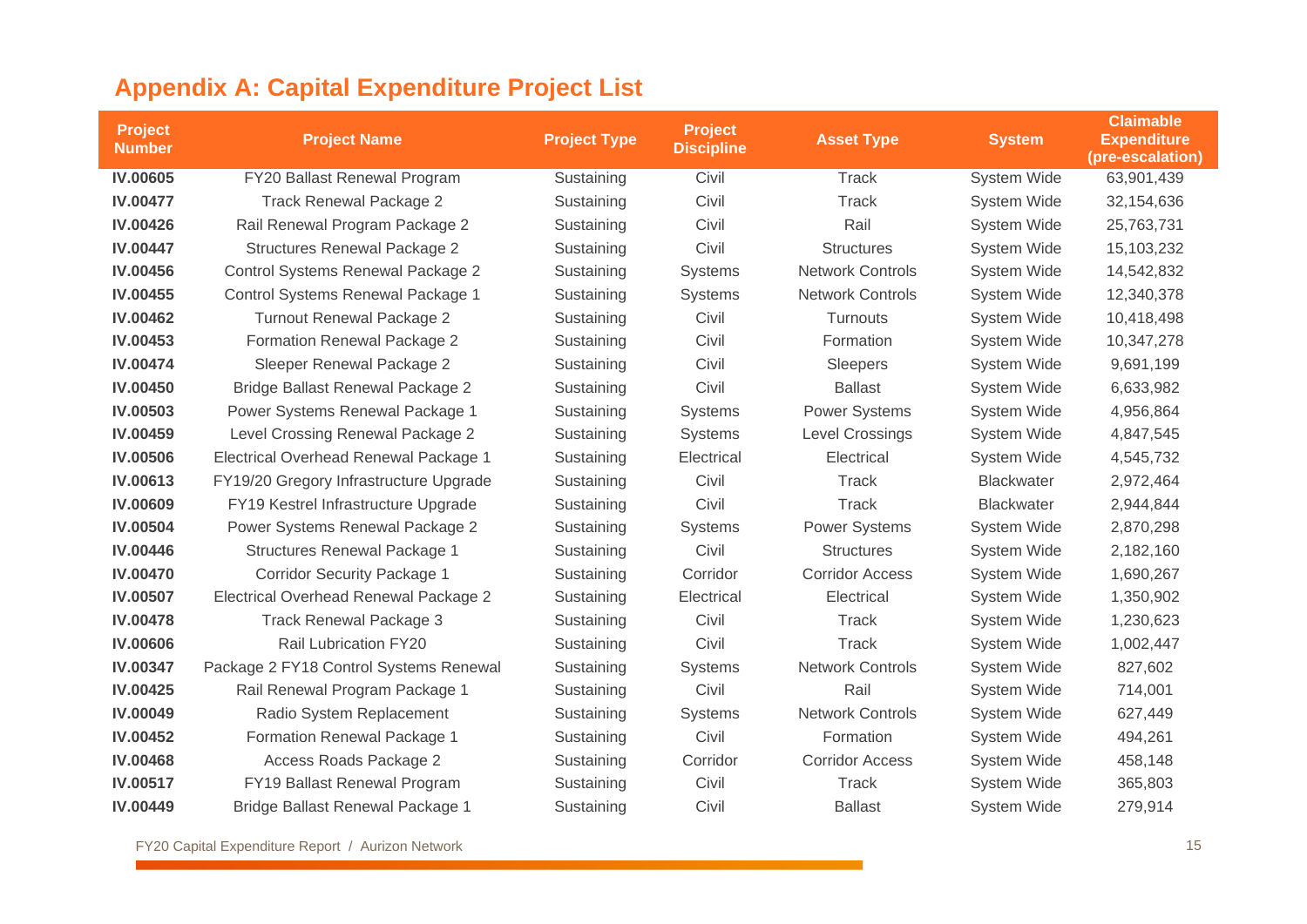| <b>Project</b><br><b>Number</b> | <b>Project Name</b>                   | <b>Project Type</b> | <b>Project</b><br><b>Discipline</b> | <b>Asset Type</b>       | <b>System</b>      | <b>Claimable</b><br><b>Expenditure</b><br>(pre-escalation) |
|---------------------------------|---------------------------------------|---------------------|-------------------------------------|-------------------------|--------------------|------------------------------------------------------------|
| <b>IV.00461</b>                 | <b>Turnout Renewal Package 1</b>      | Sustaining          | Civil                               | <b>Turnouts</b>         | <b>System Wide</b> | 278,395                                                    |
| <b>IV.00457</b>                 | Control Systems Renewal Package 3     | Sustaining          | Systems                             | <b>Network Controls</b> | System Wide        | 156,252                                                    |
| A.04313                         | Gauge Face Lubrication Asset Renewal  | Sustaining          | Civil                               | Track                   | System Wide        | 148,314                                                    |
| <b>IV.00465</b>                 | Access Points Package 1               | Sustaining          | Corridor                            | <b>Corridor Access</b>  | System Wide        | 125,266                                                    |
| <b>IV.00476</b>                 | <b>Track Renewal Package 1</b>        | Sustaining          | Civil                               | Track                   | System Wide        | 96,555                                                     |
| <b>IV.00458</b>                 | Level Crossing Renewal Package 1      | Sustaining          | Systems                             | <b>Level Crossings</b>  | System Wide        | 39,364                                                     |
| <b>IV.00004</b>                 | <b>Traction Fault Locator Renewal</b> | Sustaining          | Electrical                          | Electrical              | System Wide        | 28,107                                                     |
| <b>IV.00555</b>                 | FY19 Minerva Infrastructure Upgrade   | Sustaining          | Civil                               | Track                   | <b>Blackwater</b>  | 21,025                                                     |
| <b>IV.00283</b>                 | <b>Traction SCADA System</b>          | Sustaining          | Electrical                          | Electrical              | System Wide        | 19,500                                                     |
| <b>IV.00329</b>                 | <b>Structures Renewal FY18</b>        | Sustaining          | Civil                               | <b>Structures</b>       | System Wide        | 17,550                                                     |
| <b>IV.00467</b>                 | Access Roads Package 1                | Sustaining          | Corridor                            | Corridor Access         | System Wide        | 5,221                                                      |
| <b>IV.00376</b>                 | <b>FY18 Access Points</b>             | Sustaining          | Corridor                            | Corridor Access         | System Wide        | 1,105                                                      |
|                                 |                                       |                     |                                     |                         | <b>Total</b>       | \$236,195,183                                              |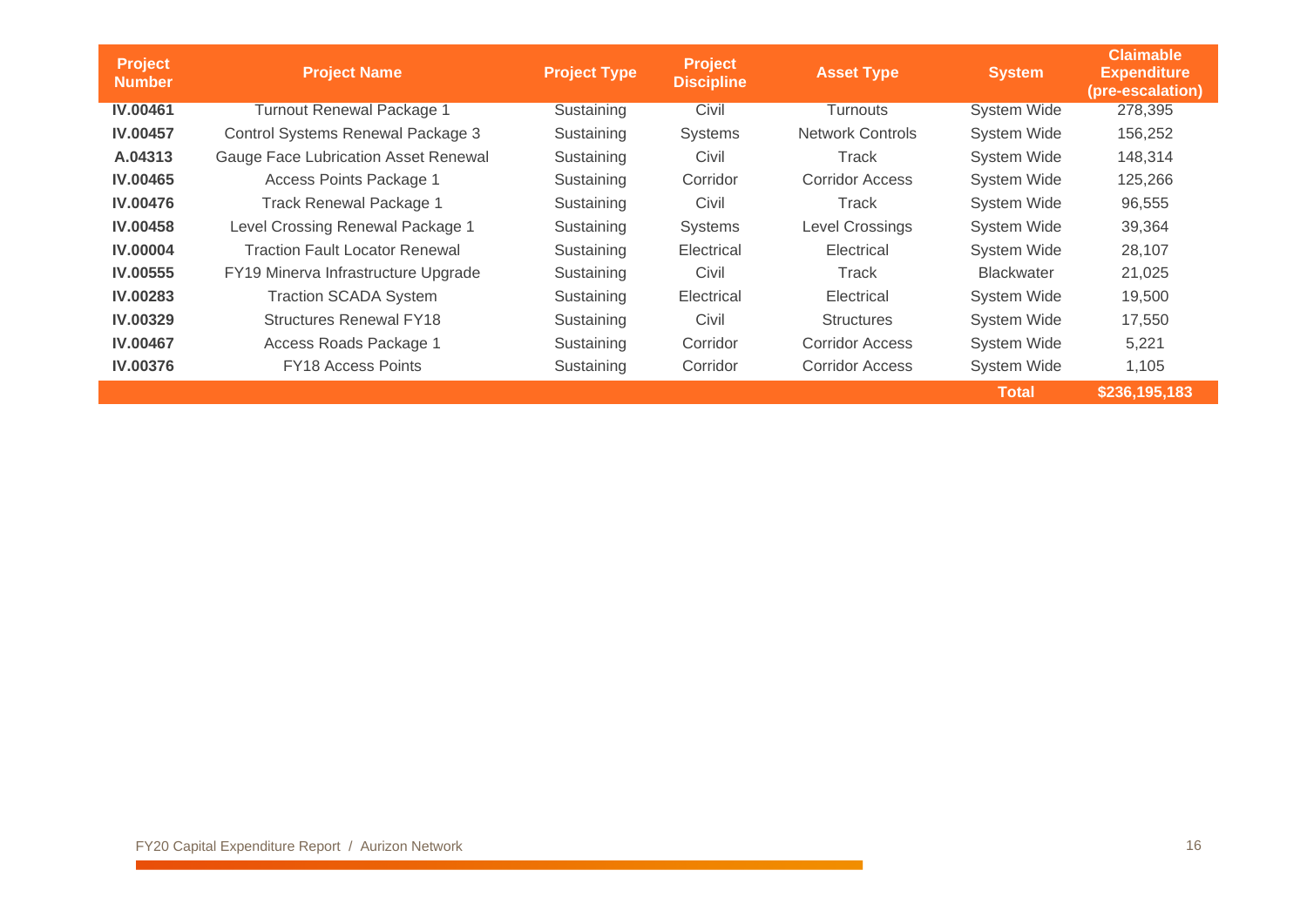# <span id="page-16-1"></span><span id="page-16-0"></span>**Appendix B: Description of FY20 Top 10 Projects**

### **IV.00605 FY20 Ballast Renewal Program**

Aurizon Network conducts ballast undercutting on approximately 140km of track and 40 turnouts each year, with a mixture of owned and operated plant and through the management of external contractors.

Coal fouling and other contaminants impede the ballast's drainage functionality. As the ballast becomes increasingly fouled normal track maintenance techniques (i.e. resurfacing) are no longer effective and result in the increasing occurrence of track geometry anomalies and rail faults. These defects cause the track to settle unevenly resulting in a weakened track structure that requires regular and often reactive maintenance. It also increases the risk of derailment, train partings and broken rails. Typically, these risks are managed using speed and load restrictions.

Scope is determined from qualitative condition ratings provided by track inspectors across the CQCN, in conjunction with a semi-quantitative review of defect information and Ground Penetrating Radar (**GPR**) ratings. The below diagram provides an overview of the scope development process:

| <b>Qualitative Assessment</b><br>(Reliability & Availability Focus)                                                                           |                                                                                                                                                                                                                  |  |  |  |  |
|-----------------------------------------------------------------------------------------------------------------------------------------------|------------------------------------------------------------------------------------------------------------------------------------------------------------------------------------------------------------------|--|--|--|--|
| <b>Objective</b>                                                                                                                              | <b>Evidence</b>                                                                                                                                                                                                  |  |  |  |  |
| Engage with <b>Infrastructure Maintenance</b> to<br>understand their observations and identify track<br>sections of current and future focus. | Field-based observations (road patrols & detailed<br>$\bullet$<br>inspections)<br>Temporary Speed Restrictions (TSR)<br>Observable loss of track geometry (i.e. train crew<br>reporting) and ballast degradation |  |  |  |  |

| <b>Quantitative Assessment</b><br>(Asset Condition & Deterioration Focus)                                                                             |                                                                                                                                                                                                                                                                                                               |  |  |  |  |  |
|-------------------------------------------------------------------------------------------------------------------------------------------------------|---------------------------------------------------------------------------------------------------------------------------------------------------------------------------------------------------------------------------------------------------------------------------------------------------------------|--|--|--|--|--|
| <b>Objective</b>                                                                                                                                      | <b>Evidence</b>                                                                                                                                                                                                                                                                                               |  |  |  |  |  |
| Prioritisation of scope by Network Assets through<br>detailed engineering assessment of individual track<br>segments (<100m) using quantifiable data. | Ground Penetrating Radar (percentage void<br>contamination)<br>Track geometry data retrieved from the on-track<br>recording vehicle<br>Frequency of other mechanised intervention<br>$\bullet$<br>(i.e. number of resurfacing events)<br>Above data held within Network Data<br>٠<br>Management System (NDMS) |  |  |  |  |  |

### **Early Scope Provided to Works Planning** *(Logistics & Access Focus)*

| <b>Objective</b>                                                                                                                                                                                                                                                                                                                                                                                                               | <b>Evidence</b>                                                                                                                                                                                                                                                                                                                                                           |
|--------------------------------------------------------------------------------------------------------------------------------------------------------------------------------------------------------------------------------------------------------------------------------------------------------------------------------------------------------------------------------------------------------------------------------|---------------------------------------------------------------------------------------------------------------------------------------------------------------------------------------------------------------------------------------------------------------------------------------------------------------------------------------------------------------------------|
| Determine an operational strategy that seeks to balance<br>the need to deliver contracted capacity/customer demand<br>with the requirements of the rail infrastructure.<br>Network Assets provides a list of prioritised Track<br>Segments to Works Planning who apply and iterate the<br>logistics 'criteria' considered in ballast cleaning against the<br>critical backdrop of track access to achieve executable<br>scope. | Logistics 'criteria' includes as a minimum;<br>Committed capacity (customer demand)<br>Safeworking requirements<br>Access to the site<br>Likely machine productivity<br>Material spoil and new material laydown<br>locations<br>Direction the work activity will occur in<br>Ballast train and tamping machine stowage<br>٠<br>Hours of continued operations and rosters. |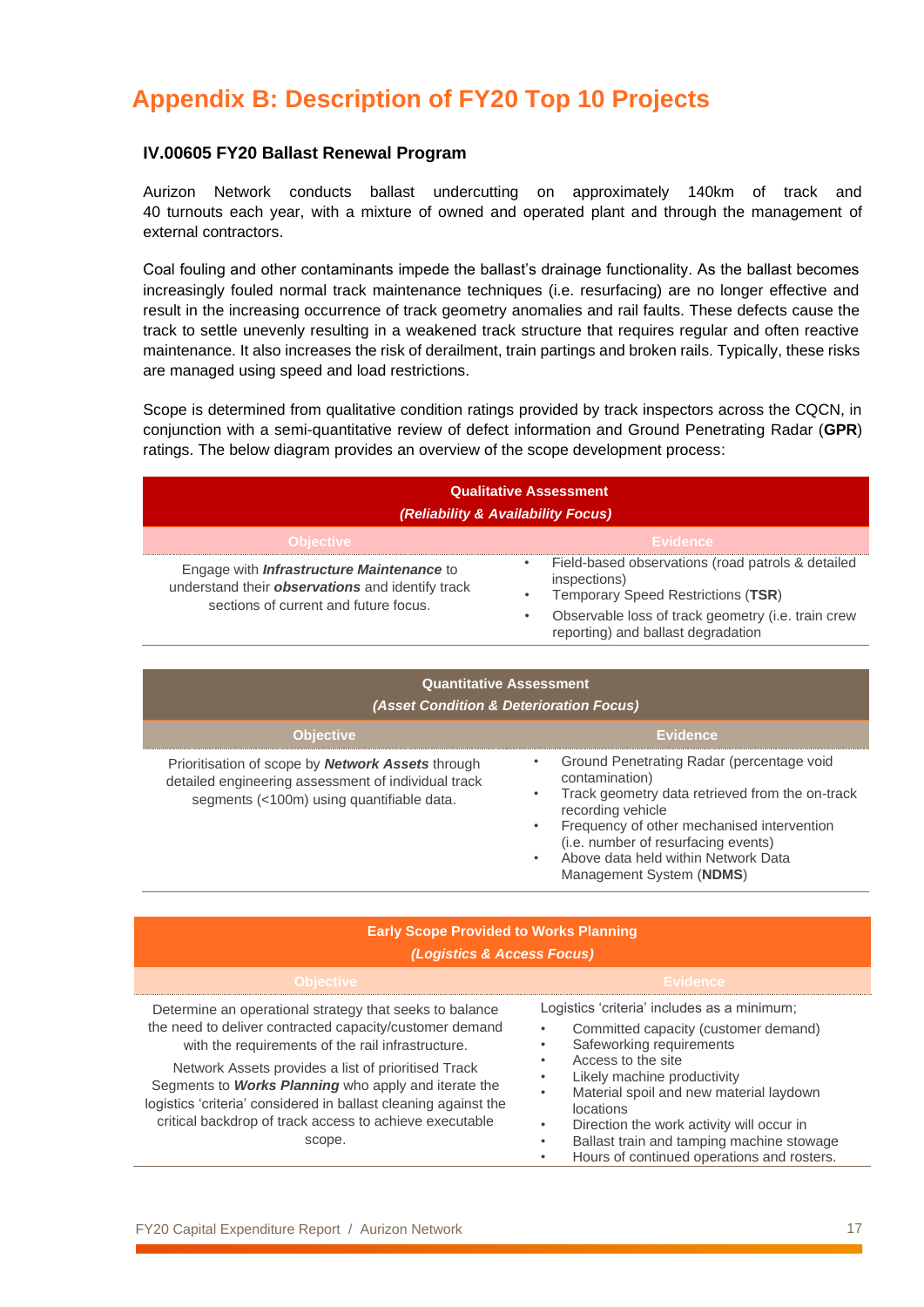Ballast undercutting is delivered using two distinct methods:

### 1. RM900

The RM900 is an efficient ballast undercutting machine that returns high quality ballast bed to track. It is used for long stretches of continuous, uninterrupted scope and not for smaller sections due to the complexity and inefficiency of cutting in and out of tracks. This machine can also complete work in areas of poor access such as track without adjacent access roads.

### 2. Off Track Solution

The off-track solution is delivered through a strategic partnership with external contractors using excavator mounted cutting chains. This method is used to complete ballast cleaning scope that cannot be completed practically or economically by the RM900. This includes turnouts, short sections of mainline scope and mainline sections around turnouts, signals and other constraints.

Ballast undercutting was previously included as part of Aurizon Network's maintenance allowance budget however in accordance with the UT5 Final Decision it was determined that ballast undercutting renewal activities were to be capitalised. Ballast undercutting activities classified as 'general track maintenance activities' as well as the depreciation costs associated with the relevant ballast undercutting plant will continue to be funded through Aurizon Network's maintenance allowance budget and have therefore not been included in this claim.

Given this is the first year that ballast undercutting has been included in the capital expenditure claim, Aurizon Network has taken a transitionary approach to standardising the supporting documentation for FY20. For example, in the absence of a typical Project Management Plan, Aurizon Network has provided documentation to detail how scope is developed and demonstrate planned versus actual scope for FY20. Supporting documentation will be standardised in line with other renewal projects from FY21.

### <span id="page-17-0"></span>**IV.00477 Track Renewal Package 2**

Track Renewal is a coordinated program renewing the track structure (including sleepers, rail, fastenings and in some locations, ballast) and in turn maximising the efficiency of construction. The renewal of track assets at the scoped locations ensures the ongoing integrity and reliability of the network, facilitating current and future rail traffic in a reliable manner.

The project involves upgrading the track structure to 60kg premium HH rail, 28tal concrete sleepers with galvanized Pandrol E clips and new ballast in select locations. Sites that have been identified for Track Renewal in FY20 were spread across the Goonyella, Newlands, Moura and Blackwater systems. A track upgrade site is determined by combining a site that has worn rail in need of replacement, and an area of fist or timber sleepers that require replacement. In some cases (depending on the condition of the ballast), the scope may also request that the ballast be replaced at the same time. Upgrading the track structure at the same time minimises the amount of time that the track is disrupted in that location and the need to incur multiple site mobilisation costs.

The minimum scope to be completed at a location is driven by the amount of worn rail needing to be replaced, however consideration is also given to maximising the productivity of mobilising resources to that location. As labour and machinery are charged daily, the preference is to maximise the productivity from the costs being incurred by undertaking additional fist or timber sleeper replacements in that location. As a result, in those locations where the Track Laying Machine (**TLM**) was utilised, the amount of sleeper replacement being undertaken may be increased to fully utilise the already paid for plant and labour, with the only additional cost being the sleepers and associated clips and pads.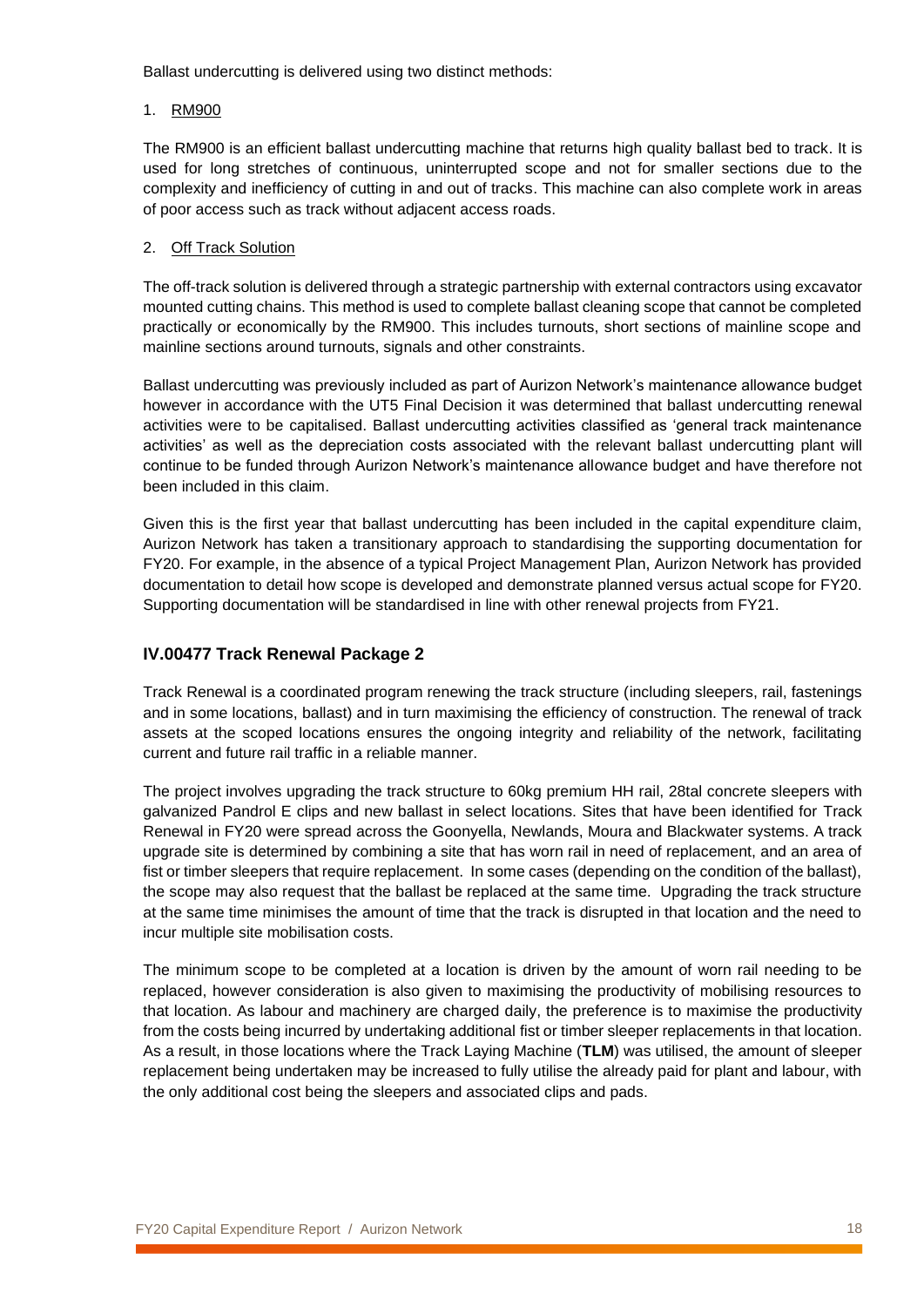In the early 1980's mainline track was constructed with 22.5tal concrete sleepers with 'fist clips'. These fist clips fasten the rail to the sleeper by leveraging (via a pin and clip arrangement) through the body of the sleeper. With constant exposure to the coal and coastal environments, the pins and clips of these sleepers are becoming severely corroded. The clips and pins are losing tension which can result in wide gauge and eventual failure of sleeper. Furthermore, these sleepers are rated at 22.5tal while the current track standard calls for 28tal sleepers.

The pins corrode within the sleeper, so the extent of corrosion is not fully evident on visual inspection. Given the increasing wide gauge issues, maintenance inspection of the affected areas has been increased to reduce the risk of gauge issues and likelihood of derailment. To manage this sleeper failure, a rolling sleeper replacement program has been implemented over the last couple of years. The replacement of the fist sleepers are on a priority basis determined by the condition of the sleeper. This is in addition to manual replacement during routine maintenance. Where rail is approaching the end of its life and is supported by timber sleepers which have a poor condition or fist sleepers, it is replaced with a concrete pandrol sleeper to meet current axle loads.

Aurizon Network manages its Track Renewal program using the project management function within the Engineering and Project Development area, with all asset renewal activity managed by the Asset Renewal Program Manager. One of the key benefits of this approach is that the Program Manager, along with the relevant Asset Manager, has a complete view of proposed works and can program numerous projects to occur concurrently by deferring or bringing forward works in a like location. For example, if a section of sleepers in a location are programmed for replacement and on review the sleepers are expected to require replacement in 2 years and the ballast renewed in 3 years, it is more efficient both in resource use and track possession to complete all three activities at the one time. This completion of multiple works at a single location is classed as Track Renewal works.

### <span id="page-18-0"></span>**IV.00426 Rail Renewal Program Package 2**

Aurizon Network has 5,562 kilometres of track across the CQCN, the majority of which was installed in the 1980s and 1990s. The main reason for the Rail Renewal program is due to rail wear as a result of friction between wagon wheels and the rail. Lubrication of curved rail and appropriate rail grinding is necessary to ensure rail reaches its maximum rail life. The greater the train weight the higher the friction and the greater the wear, meaning tracks carrying loaded trains will wear at a faster rate than tracks carrying empty trains.

The Rail Renewal Program for the CQCN aims to renew damaged or worn rail assets to ensure compliance with the mandatory Civil Engineering Track Standard (**CETS**) - Network Safety Management System requirements. CETS prescribes the standards for the design, construction, monitoring, maintenance and modification of rail used in the CQCN and outlines specific thresholds for rail wear.

Rail wear limits are determined by several factors including; curve radius, axle load, rail type, rail size and curve leg. Rail wear is captured by manual measurements from track inspections and data from the Rail Inspection Vehicle (**RIV**) which measures the head loss of the rail at set intervals along the track. Wear measurements over the history of the curve can be used to determine the wear rate and the date in which replacement is required. Wear rates are directly associated with the level of traffic which passes over any respective track segment.

At high annual gross tonnages, the rate of growth of rail defects may become the limiting rail life factor. Rail wear reduces the rail cross section and does not transfer loads over the required number of sleepers and consequently internal rail stress becomes excessive, increasing the likelihood of rail bending.

Aurizon Network's rail renewal strategy supports the proactive replacement of life expired rail or defective rail before it can adversely impact safety and operational performance. The Rail Renewal program is a long-term asset renewal program with a prioritised program of works developed and funded yearly.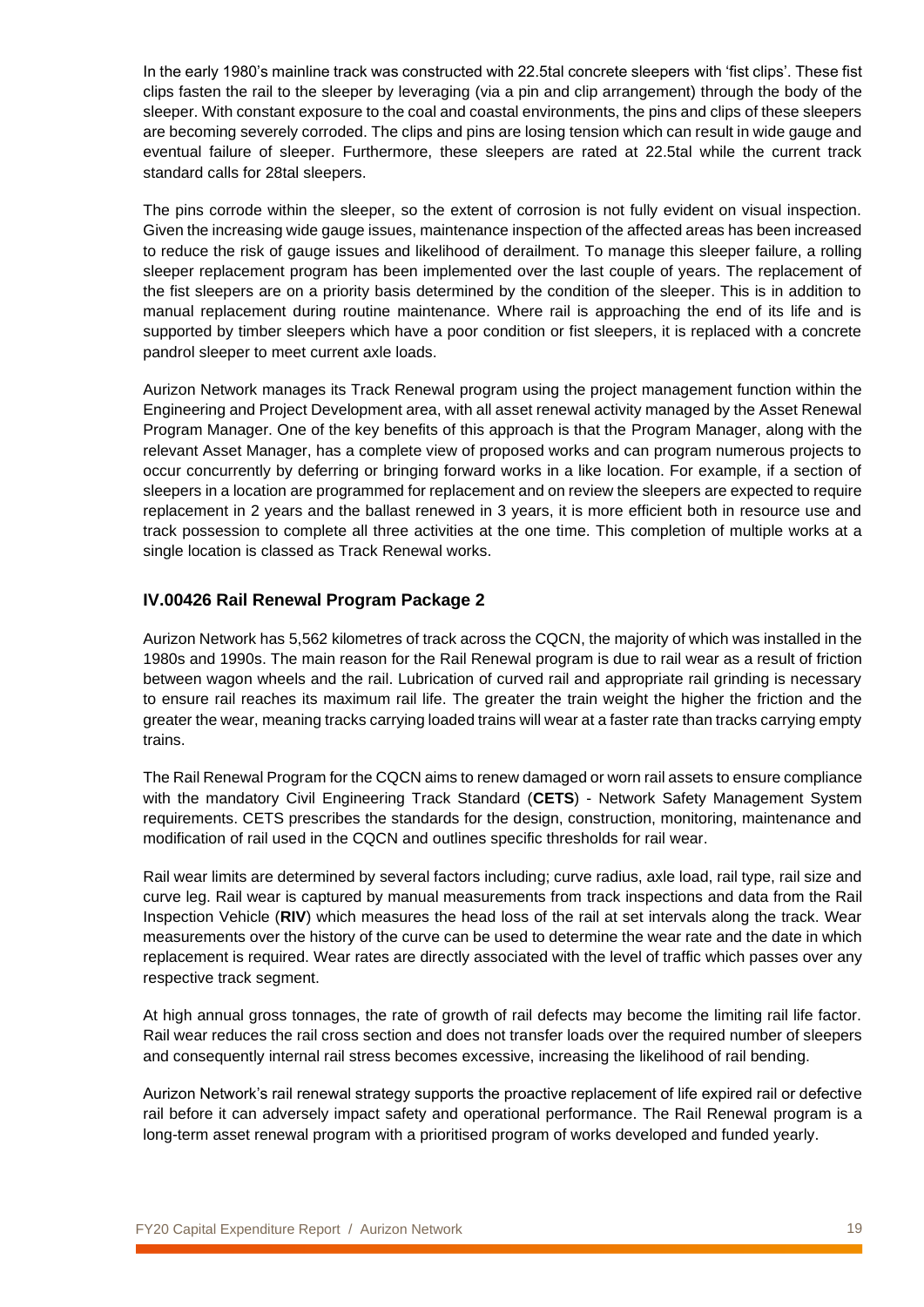### <span id="page-19-0"></span>**IV.00455 Package 1 & IV.00456 Package 2 – Control Systems Renewal**

Control Systems assets include Aurizon Network's train control system, asset protection and signalling control assets as well as managing Australia's largest non-commercial telecommunications data network. Control Systems assets are required to maintain service reliability and asset condition within CQCN through:

- ➢ Renewing assets or components which are life expired to hold continuity of safe train operations and where possible, extending the life of asset through component renewal or part asset renewal;
- $\triangleright$  Focusing on remote monitoring and diagnostic capabilities for field assets to reduce travel time to site to fix issues; and
- ➢ Managing assets with obsolete parts/systems which are hard to source.

The program consists of a total 10 project groups. Each project group has a prioritised scope identified within the Scope Priority Model.

### 1. Train Detection:

This project is the renewal of train detection assets in order to replace end of life track circuit related equipment and reduce fault impacts experienced by the network operators and reduce maintenance effort on the track circuit equipment.

#### 2. Interlocking Assets:

Interlocking assets are the signalling components which control local signalling equipment e.g. signals and track circuits according to predetermined functional and safety rules. Interlocking assets allow Network Control to operate Remote Control signalling equipment which displays to the train controller via UTC status of signals and points and shows the passage of train through the CQCN Rail Network.

### 3. Power Resilience:

Trains have been delayed due to instability of the older signalling power systems, particularly during storm activity. The solution to this problem has been achieved by the rollout of uninterruptable power supplies, generator sets and battery renewals, that significantly reduce power instability caused by storms. The implementation of new Power Equipment Rooms **(PER**) that house the equipment is a rapid deployment package. In areas where the sites have been completed, this project has delivered a reduction in signals being restored to stop during power changeover which has had a flow on effect of reducing train delays.

#### 4. UTC/DTC Upgrade

The UTC/DTC upgrade project provided software and hardware updates to the key train control systems Universal Train Control (**UTC**) & Direct Train Control (**DTC**) which operate throughout the CQCN. The upgrades included software changes to the UTC system to improve safety & reliability and hardware changes to improve telemetry systems and Networking equipment that enables communications with field signalling equipment and the UTC and DTC system elements. These updates maintain and extend the life of the existing train control systems.

#### 5. Transmission Renewal:

This project renewed elements of both the DMR and Optic Fibre (**OF**) based Synchronous Digital Hierarchy (**SDH**) transmission systems to provide a reliable telecommunications system that enables communications from central control systems to field sites for Train Control, Traction Power Control and Radio Systems throughout the CQCN.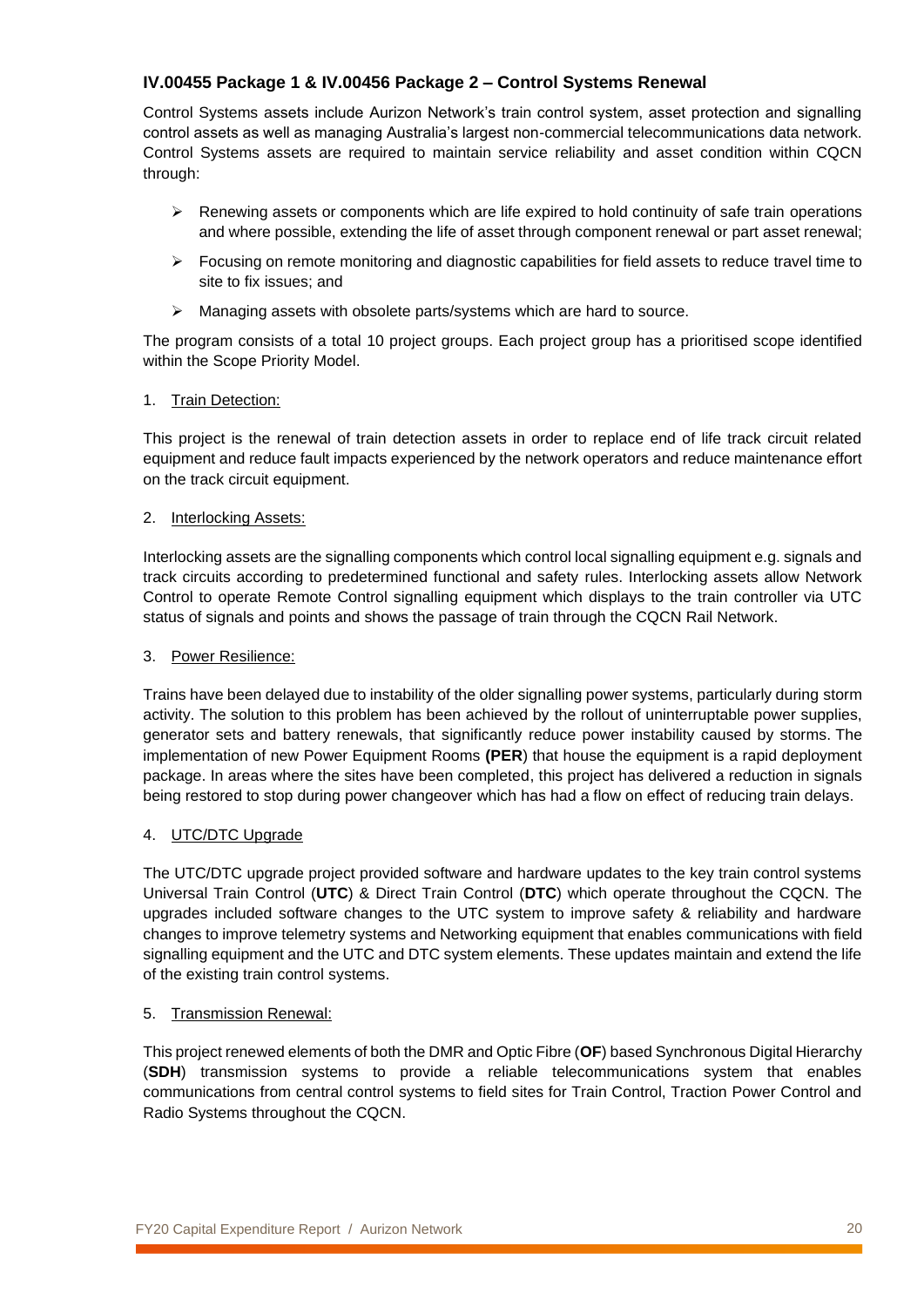#### 6. Diagnostic Computer Renewals:

This project replaced life expired Signalling Diagnostic Computers at numerous sites across the CQCN. The project objective was to improve fault detection and reduce signalling outage time in the network.

### 7. Asset Protection:

The asset protection replacement was a technology refresh program driven by equipment obsolescence. This project replaced end of life and obsolete asset protection equipment in order to preserve the level of protection they provide, including replacement of weighbridges and hot wheel bearing detectors, as well as the installation of a new mainline weigher to provide required resilience.

### 8. Vital Disabling Release

This project delivered non-vital disabling panels to key level crossings, providing simpler, quicker and reduced risk of human error means of disabling level crossing signalling in support of local track maintenance activities. The non-vital approach delivers many of the benefits of VDR, but at significantly less comparative cost, and has improved the operational efficiency of the signalling network. This project can be measured by the operational impact that is caused by installing temporary safe working alterations at level crossings.

#### 9. Control Systems Infrastructure Renewal

The project renewed elements of the telecommunications and signalling operational network that provide optical fibre cabling and equipment rooms and generators that provide the base infrastructure that the signalling, telecommunications and control systems require to enable and support train operations throughout the CQCN. Key benefits of this project are extending life of the control systems infrastructure assets, improved reliability, and reduced maintenance cost. Newer generation assets have richer monitoring and remote diagnostic features.

#### 10. Location Cases (Project IV.00455 only)

This project renewed location cases and relocated them outside of the Danger Zone in line with the Asset Policy. Location cases are generally replaced in the shadow of larger interlocking replacements. The housing itself has a life in excess of 50 years.

### <span id="page-20-0"></span>**IV.00447 Structures Renewal Package 2**

The Structures Renewal program facilitates current and future rail traffic and provides an asset suitable to the corrosive environments within the CQCN. Culverts and structures across the CQCN were predominantly installed during the initial track construction in the 1960's. These structures were designed for lower axle load and traffic tonnages than current operational requirements. The impact of running larger and heavier trains across these culverts since being installed have led to their accelerated degradation.

Due to overstress or condition deterioration culverts may collapse, leading to loss of top and line of the overlying track. Failure mechanisms will depend on the shape and dimension of the cross-section, maintenance undertaken to date as well as the culvert material. Culvert outlets and inlets which exhibit signs of scour are also a concern as the scour may advance towards the track and if unchecked may undermine the culvert and track itself. At best, speed restrictions would then be required to be imposed until repair/renewal of culverts is carried out while the worst case could see train derailment and track closures enforced until such time as the culverts are replaced and track reinstated.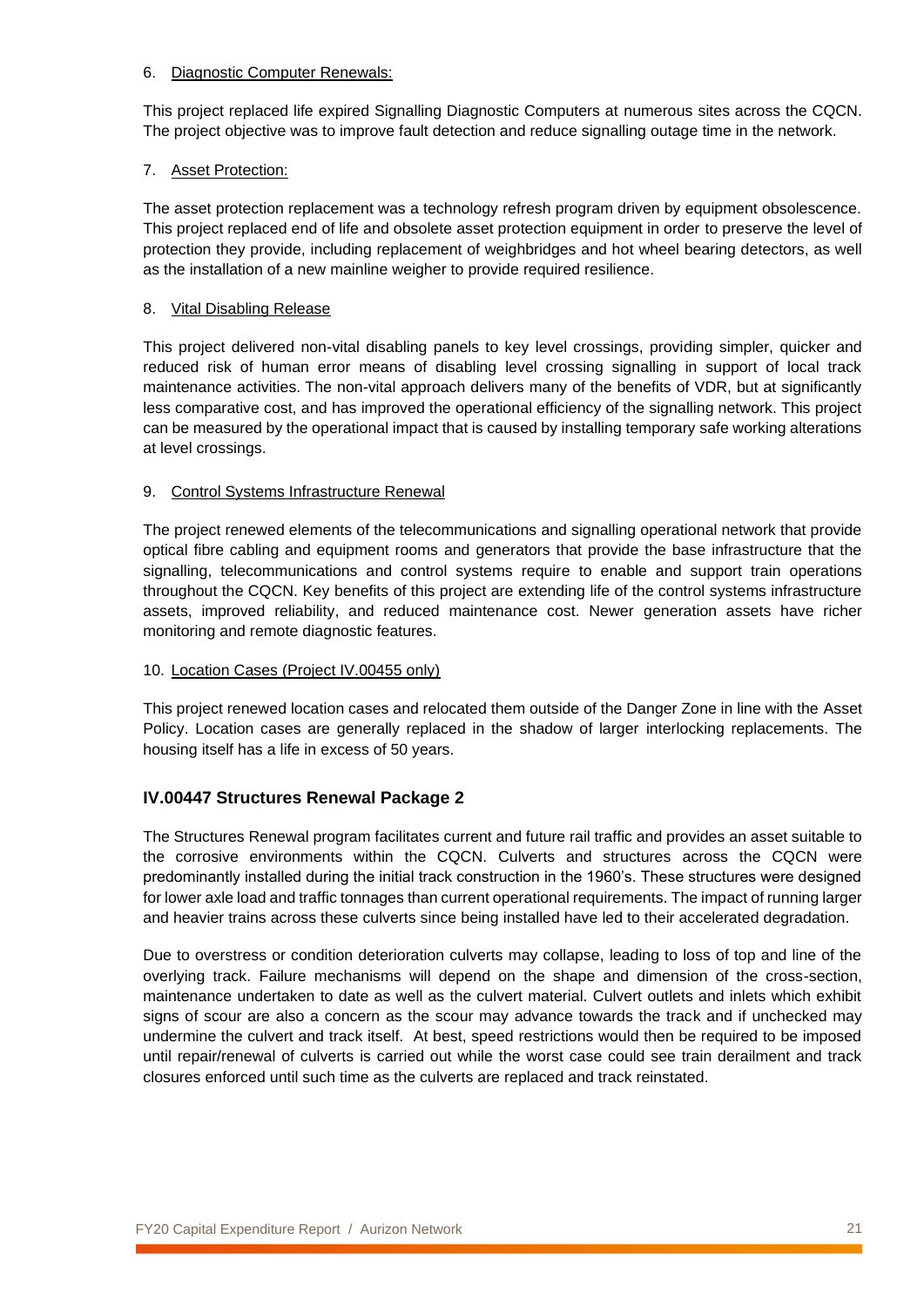The renewal or upgrade of the culverts increases the strength of the culverts to align with Civil Engineering Structures Standards (**CESS**), providing increased confidence in the asset and progressively improving the track infrastructure to enable future growth.

The Structural Renewal Program involves significant upfront site inspection, survey, design and approval activities. Routine inspections, in accordance with CESS, identify structures approaching the end of their life which are then prioritised for completion under the project, using a priority rating model.

Benefits of the project include less maintenance works, reduced inspection requirements, removal of speed restrictions and reduction of risk of derailments.

The Structures Renewals Package aims to replace life-expired or near life-expired structures throughout the CQCN with new structures compliant to a 300LA design loading configuration (Australian Standard) and design flood immunity of Q100 (to top of rail) and Q50 (to top of formation).

#### <span id="page-21-0"></span>**IV.00462 Turnout Renewal Package 2**

The Turnout Renewal program includes major component replacements and points machine improvements to extend the life and improve performance of turnouts.

Treatments are matched to the traffic task e.g. refurbishment of turnouts to improve their operation, removal of turnouts no longer required and component replacement to extend life.

The turnouts identified in the FY20 scope are life-expired and require constant maintenance to allow the safe passage of traffic. Failure to replace these aged turnouts will increase ongoing maintenance requirements and increase the risk of turnout failure causing system delays and derailment.

The program has looked to maximise efficiency of works by completing clusters of turnouts together. This improves the productivity of work crews and provides an easier to maintain track by renewing formation as a single block ensuring effective drainage and resilience of the turnout renewed.

#### <span id="page-21-1"></span>**IV.00474 Sleeper Renewal Package 2**

This Sleeper Renewal program seeks to replace priority life expired and/or ineffective timber sleepers and corroded fist fastened sleepers designed for 22.5tal and selected timber sleepers 'on a face' (i.e. replace everything between the start and finish points) with 28tal Pandrol e-clip concrete sleepers at numerous identified sites within the Goonyella, Moura, Newlands and Blackwater systems.

The sleeper is a fundamental component of the track structure and performs four critical functions to ensure the reliable passage of trains:

- ➢ Holds the track in alignment both vertically and horizontally;
- ➢ Holds the rails on which trains are conveyed and guided to "gauge";
- $\triangleright$  Spreads the load of the trains from the wheels to the underlying soil and formation in a controlled and designed manner; and
- $\triangleright$  Provides mass and resistance to lateral forces from trains and thermal effects.

As detailed in the *IV.00477 Track Renewal Package 2* summary, an ongoing sleeper program has been implemented to carry out sleeper replacement on a priority basis determined by the inspection regime of the track assets.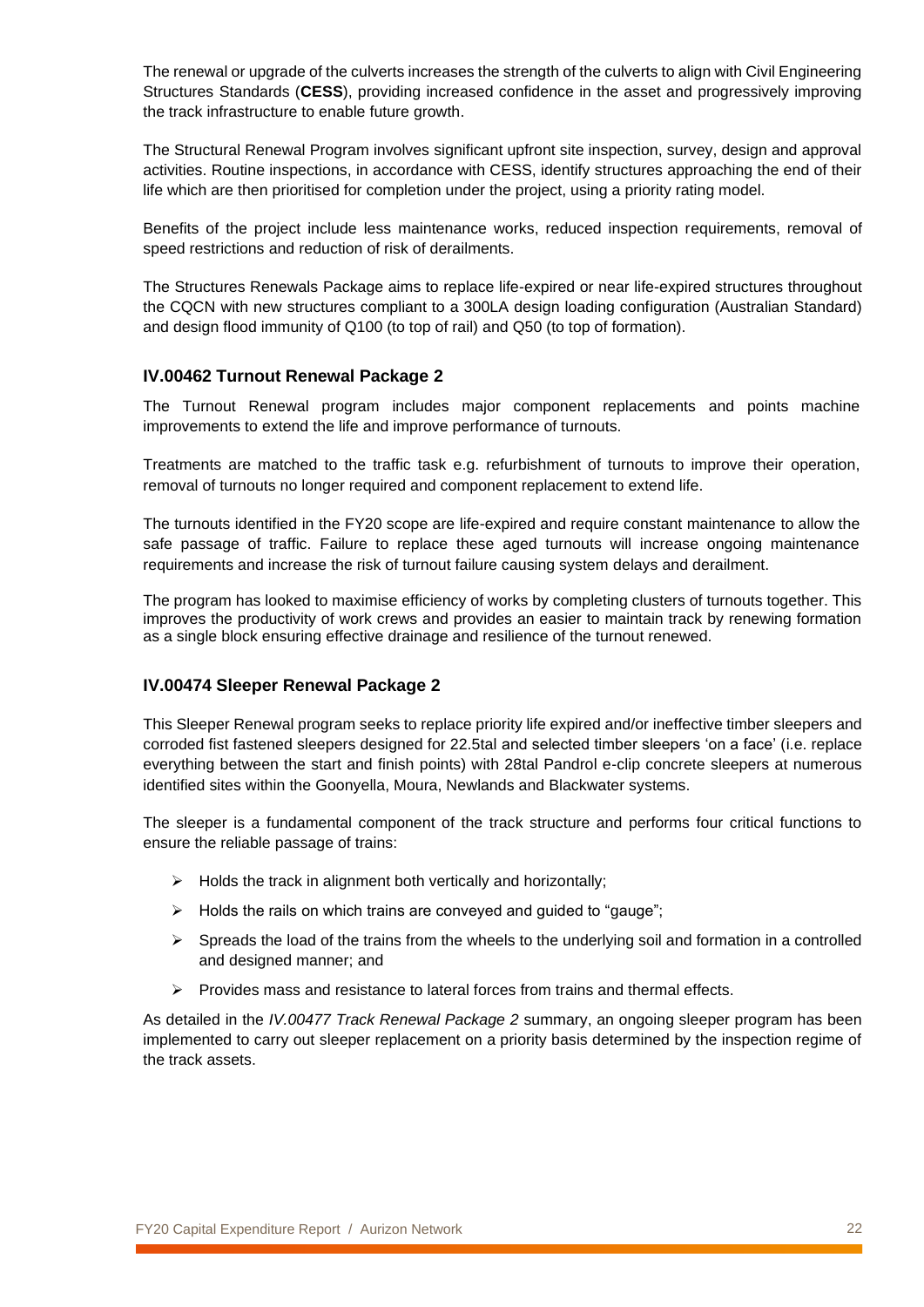In addition to the renewal of fist concrete sleepers due to fastenings at end of life, sleeper upgrade and renewal requirements also include:

- $\triangleright$  Replacement of derailment damaged sleepers previously left in track, but at end of service life under current increased traffic operations; and
- $\triangleright$  Upgrade of timber sleeper track with high sleeper replacement and maintenance requirements.

Derailment damaged sleepers suffer various damages which affect the sleeper performance and hence reliability and transit times of train services traversing them.

Timber sleepers have similar and more dramatic degradation effects. Timber sleepers still constitute a significant portion of the network. Timber, because of its organic nature, degrades and loses life not only by train traffic but also through climate and exposure to the weather environment independently of train traffic.

### <span id="page-22-0"></span>**IV.00453 Formation Renewal Package 2**

The Formation Renewal program is a rolling asset renewal program with a prioritised program of works developed and funded yearly which seeks to renew failed and end of life formation segments at priority sites to ensure the safe passage of trains. The rail formation serves the purpose of providing a stable foundation on which the rail infrastructure is constructed on. It also provides drainage across the rail corridor under general rainfall and particularly flood conditions.

Formation across the CQCN was predominantly constructed as early as the 1960's and periodically upgraded with tonnage increase and failure. The CQCN formation and alignment were originally designed for lower axle load tonnages than current operational requirements. Formation, due to overstress or condition deterioration, may result in the collapse or shear failure leading to loss of top and line of the track or even derailment.

The newly developed Formation Decision Support Tool has improved scope identification through continuous data improvement of track geometry and field formation (e.g. failure) data calibration.

The Formation Decision Support Tool and maturity of data use enable the program to move toward a higher proportion of planned, preventative formation renewal.

#### <span id="page-22-1"></span>**IV.00450 Bridge Ballast Renewal Package 2**

The Bridge Ballast Renewal program seeks to renew and replace ballast depth and profile in line with the CETS limit at priority sites across CQCN. Bridge Ballast Renewals are a separate program to *IV.00605 FY20 Ballast Renewal Program* which is summarised earlier in this *Appendix B*. Aurizon Network has approximately 20km of ballast on 353 ballast-deck bridges across the CQCN.

The replacement of fouled ballast on bridges ensures that the track can drain freely, and the ballast is able to absorb and transfer the weight of trains evenly. This prevents the development of 'mud holes' and prevents the track from 'pumping', issues that can lead to a rail break which could lead to a derailment.

Ballast is typically made from crushed stone and forms the bed upon which sleepers are laid. Its primary functions are to:

- ➢ "Lock" track in place
- ➢ Enable even load distribution to the underlying formation/bridge structure;
- $\triangleright$  Facilitate the drainage of water; and
- $\triangleright$  Enable mechanised reinstatement of top & line.